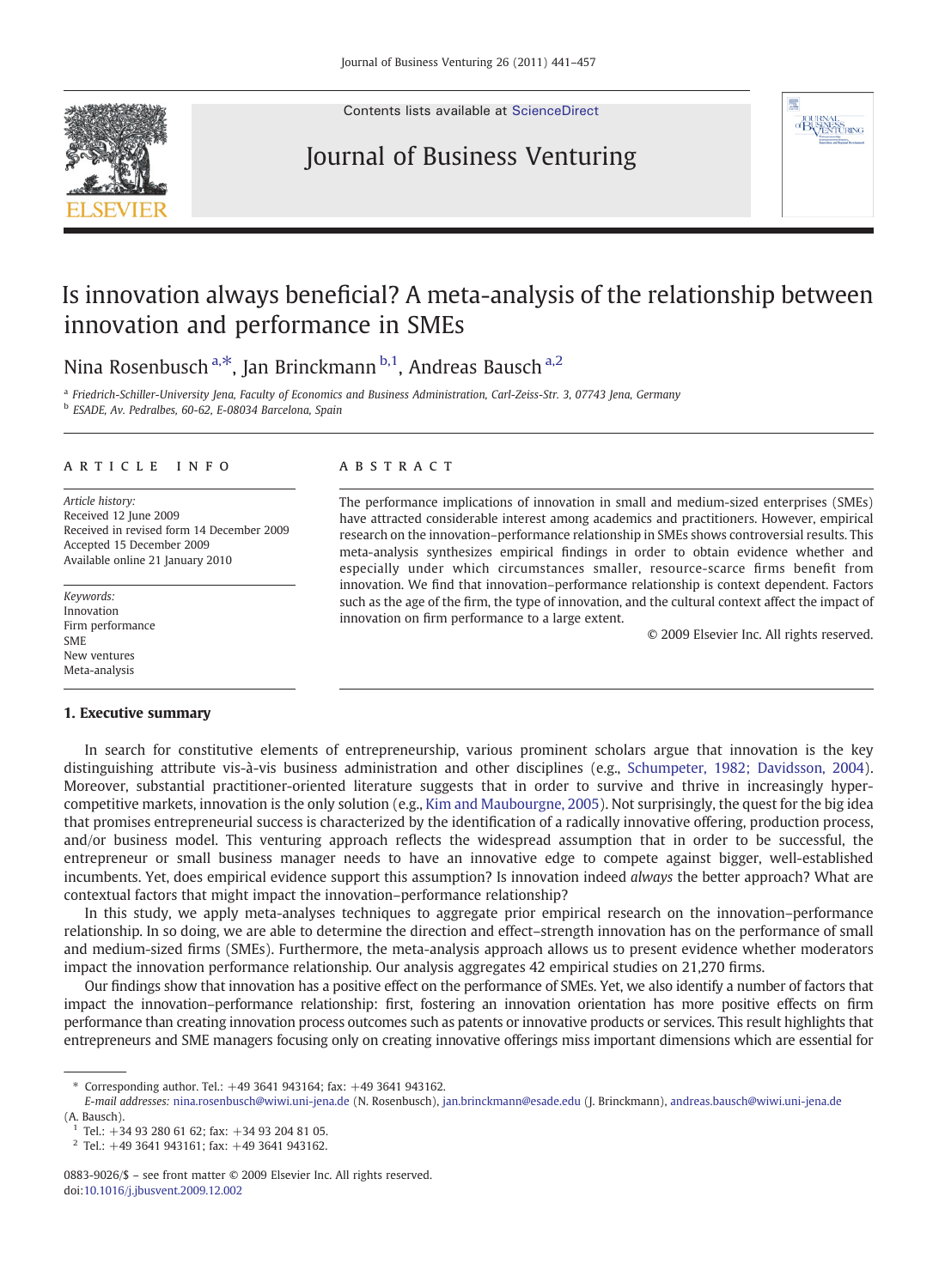realizing the value that innovation can provide to their firms. Second, when comparing the performance implications of dedicating more resources to innovation process inputs (e.g., R&D spending) with innovation process outcomes, we find that the innovation process outcomes lead to a greater increase in SME performance. This finding underlines the importance for entrepreneurs and SMEs to manage the innovation process diligently. Being aware of the importance of innovation and subsequently dedicated substantial resources to the innovation task might not be sufficient, as the expected performance implication might not substantiate. Third, innovation has a stronger impact in younger firms than in more established SMEs. This finding suggests that the often cited liability of newness of younger firms can also be an asset for new firms. Our finding indicates that new firms possess unique capabilities to create and appropriate value through innovations. Fourth, we find that internal innovation projects increase the performance substantially while innovation projects that involve external collaborations have no significant effect on performance. Hence, empirical evidence provided in this study challenges network and social capital literature which suggests that more collaboration with external partners is better for the new and small firm; especially in the context of innovation this might not be the case. Fifth, our findings illustrate that the cultural context in which the firms operate impacts the innovation–performance relationship. Yet, the identified relationship contradicts popular assumptions. We find that innovation has the strongest positive impact in cultural environments characterized by collectivism such as those found in many Asian countries. In contrast, in more individualistic cultures such as the U.S., the relationship between innovation and performance is weaker. We interpret the different findings and discuss implications for academia and practitioners and also identify gaps that can be addressed in future research.

#### 2. Introduction

When nascent entrepreneurs pitch their business ideas, one argument is predominantly employed: nobody else is doing what we are about to do. This argument reflects a deeply engrained belief that in order to be successful in business, the entrepreneur or small business manager needs to have an innovative edge to compete against bigger incumbents. Prominent entrepreneurship scholars support this notion by arguing that innovation is a constitutive element of entrepreneurship (e.g., [Schumpeter, 1982;](#page-16-0) [Davidsson, 2004; Lumpkin and Dess, 1996\)](#page-16-0). In addition, some strategy literature proposes that smaller organizations can profit by adjusting to environmental changes faster than bigger organization due to their nimbleness, missing hierarchies, and quick decision-making [\(Nooteboom, 1994; Vossen, 1998\)](#page-15-0). Moreover, the general public attributes greater promise to smaller firms investing heavily in innovations than larger organizations ([Lee and Chen, 2009\)](#page-15-0). In consequence, an entrepreneur or small business manager is likely to conclude that innovation benefits new and small firm development irrespective of the circumstances. Yet, does theory and empirical evidence support the general assumption that innovation is indeed always the better approach?

In contrast to literature proclaiming the positive aspects of innovation which frequently focuses on large firms, substantial theory challenges this view. [Van de Ven \(1986\)](#page-16-0) cautions that innovation demands substantial resources. For resource-scarce small firms, the resources required by innovation projects can overstrain their possibilities [\(Acs and Audretsch, 1988; Nooteboom, 1994;](#page-13-0) [Vossen, 1998\)](#page-13-0). Additionally, innovation implies increased uncertainty and risks ([Eisenhardt and Martin, 2000; Knight, 1921](#page-14-0)). While larger organizations have the resource slack to absorb failure, for smaller entities the failure of an innovative product evokes existential risks ([Nohria and Gulati, 1996](#page-15-0)). Furthermore, big organizations are more likely to have experience with innovation projects leading to organizational innovation capabilities [\(Majchrzak et al., 2004; Danneels, 2002; Galunic and Rodan, 1998](#page-15-0)). Smaller and especially new firms often lack this organizational capability and, thus, experience running the risk of engaging in managerial undertakings without experience. Reflecting on the perils of innovation, it needs to be noted that innovation is a task fraught with high failure rates [\(Crawford, 1987; Berggren and Nacher, 2001](#page-13-0)) or at least temporary unprofitability [\(Block and](#page-13-0) [MacMillan, 1993](#page-13-0)). Additionally, empirical studies investigating the innovation–performance relationship frequently present mixed findings. Various empirical studies report that innovation does not influence firm performance (e.g., [Birley and Westhead,](#page-13-0) [1990; Heunks, 1998](#page-13-0)) or find negative performance implications of innovation (e.g., [McGee et al., 1995; Vermeulen et al., 2005](#page-15-0)). Meanwhile other research reports positive effects (e.g., [DeCarolis and Deeds, 1999; Guo et al., 2005; Li and Atuahene-Gima, 2001,](#page-13-0) [2002](#page-13-0)). Reviews of the innovation–performance research describe the evidence as 'mixed', 'inconclusive', 'contradictory' [\(Li and](#page-15-0) [Atuahene-Gima, 2001:](#page-15-0) 1123). This literature, however, is based on ad-hoc narrative reviews and generally refers to big, established firms. A systematic analysis of the innovation–performance relationship in SMEs to our best knowledge is nonexistent. This is surprising, as unstructured narrative reviews can include sampling, measurement, stochastic, and external validity problems and generally do not allow the quantification of the relationships ([Hunter and Schmidt, 2004\)](#page-14-0). Furthermore, narrative reviews frequently incorporate various cognitive and normative biases of the researcher [\(Rauch and Frese, 2006\)](#page-15-0). To overcome these limitations, meta-analysis is an established and powerful method to systematically synthesize findings as part of an evidence-based research approach. Evidence-based research aims to substantiate research findings based on an aggregation of empirical findings. Meta-analysis is a quantitative and systematic method developed to integrate past empirical findings ([Hunter](#page-14-0) [and Schmidt, 2004](#page-14-0)). It provides the opportunity to determine the strengths of direct effects and allows the identification of moderating effects. According to [Rousseau et al. \(2008: 491\)](#page-15-0), "meta-analysis is intended to establish a way to tell what is true, as best we can tell." Recently, meta-regressions have been introduced to entrepreneurship literature as a form to estimate multiple moderation effects based on multivariate analysis ([Brinckmann et al., 2010](#page-13-0)).

Following an evidence-based research approach, this study provides the first quantitative aggregation of empirical findings on the innovation–performance relationship. This is important, as the emerging field of entrepreneurship has to critically examine fundamental pillars it is based on. If innovation does not contribute value for the entrepreneur, questions are raised whether or not it can be a foundation of entrepreneurship theory. Moreover, if innovation only attributes value in some unique entrepreneurial circumstances, it can be questioned whether it should be a component of a general theory of entrepreneurship.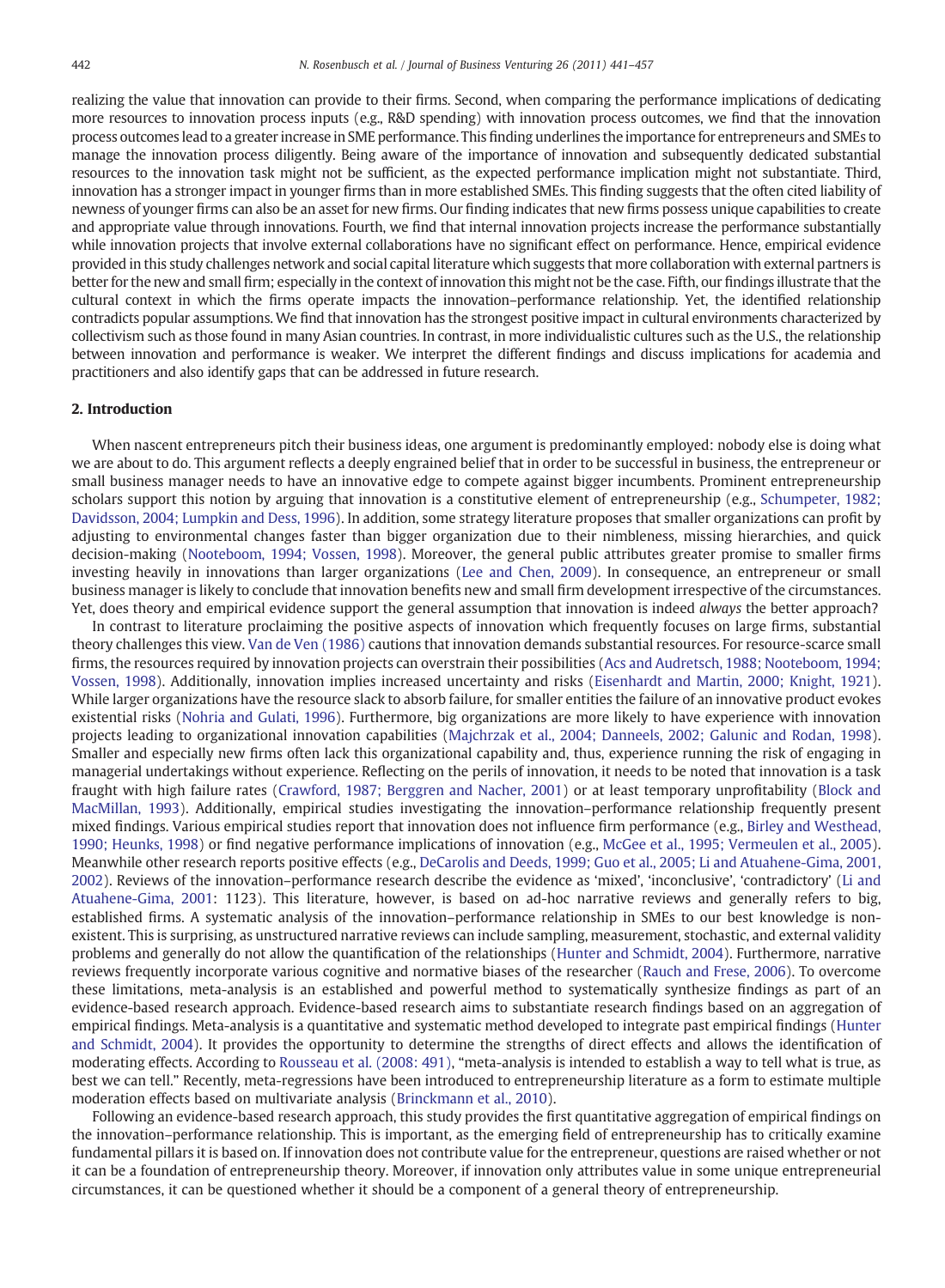Beyond scrutinizing the general relationship between innovation and performance, we especially aim to add to literature by providing a more detailed, contextual understanding of the innovation–performance relationship. In other words, we seek to address a second, complementary research question: In which contexts is innovation more beneficial for the performance of the small firm?

Strategy and entrepreneurship researchers have highlighted the importance of contextual factors as contingencies (e.g., [Dess et al.,](#page-14-0) [1997; Downs and Mohr, 1976\)](#page-14-0). Initial individual studies also suggest that the innovation–performance relationship is moderated (e.g., [Covin and Slevin, 1989; Li and Atuahene-Gima, 2001; Thornhill, 2006\)](#page-13-0). Furthermore, the prima facie conflicting empirical findings additionally indicate the existence of contextual moderators. Various factors can be expected to impact the innovation–performance relationship. Potential moderators include firm and firm–environment specific factors. Fig. 1 depicts the research framework of this meta-analysis. Following prior literature, we define innovation as the process of the adoption of internally or externally generated devices, systems, policies, programs, processes, products, or services that are new to the adopting organization ([Damanpour, 1991](#page-13-0)).We first analyze the direct impact of innovation as an aggregate of the different innovation forms on firm performance. Subsequently, we analyze whether the strength of the innovation–performance relationship depends on the type of innovation activity. Furthermore we study two contextual factors that may influence the innovation–performance relationship: firm age as a condition referring to the firminternal characteristics and national culture as a dimension reflecting firm-external characteristics.

Specifically, we aim to contribute five novel insights to literature: first, we provide an aggregate analysis of empirical studies focusing on the innovation–performance relationship in SMEs. While prior meta-analyses have provided insightful findings with regard to antecedents of innovation ([Damanpour, 1991; Tornatzky and Klein, 1982; Camison-Zornosa et al., 2004\)](#page-13-0), a quantitative empirical aggregation of prior empirical evidence regarding consequences of innovation in SMEs has not been undertaken. Second, we analyze whether the type of innovation moderates the innovation–performance relationship. Our analysis distinguishes different types of innovation as antecedents of firm performance: 1) innovation orientation of the venture, 2) inputs dedicated to an innovation process (e.g. R&D and innovation expenditures, R&D employees, number of R&D alliances), and 3) outputs derived from an innovation process (e.g., the number of patents and new products, the share of sales derived from new products). Thus, we examine whether an innovation orientation, innovation process inputs, or a focus on innovation process outputs lead to diverging performance effects (e.g., [Roberts, 1990; Wolff, 2007\)](#page-15-0). This analysis contributes to our understanding of how to manage innovation in SMEs. Third, we more specifically investigate whether entrepreneurs or small business managers should focus on internally generated innovation by relying on own innovation resources or if it is more effective to focus on the development of innovation through external collaborations or technology acquisition (Mansfi[eld, 1988; Veugelers, 1997\)](#page-15-0). Hence, we additionally distinguish whether a) the inputs are directed towards an internal innovation development process (internal input) or b) they are directed at an innovation process that is undertaken in collaboration with outside partners (external input). Fourth, we analyze whether the innovation–performance relationship is moderated by the age of small firms. Different authors suggest that the newness of firms provides unique liabilities and opportunities ([Freeman et al., 1983; Bruderl and Schussler, 1990; Henderson,](#page-14-0) [1999](#page-14-0)). This analysis enables us to determine whether the absence of routines found in established organizations facilitates or hinders creating and capturing the benefits of innovation [\(Stinchcombe, 1965; Van de Ven, 1986; Galunic and Rodan, 1998\)](#page-16-0). As a fifth contribution, we consider the cultural context as a moderator of the innovation–performance relationship. Although the management of innovation is a globally important task, the impact of innovation may depend on the national cultural context (e.g., [Hofstede, 1980; Hegarty and Hoffman, 1990; Shane, 1995](#page-14-0)).

Our research specifically focuses on small and medium-sized firms (SMEs) excluding larger organizations. This focus allows us to draw detailed conclusions for this specific context. It thereby specifically addresses questions whether more resource-scarce SME organizations can benefit from innovation. The smallness of the analyzed organization promises that relationships between innovation and performance are more immediate and less confounded by other factors.



Fig. 1. Model of studied relationships.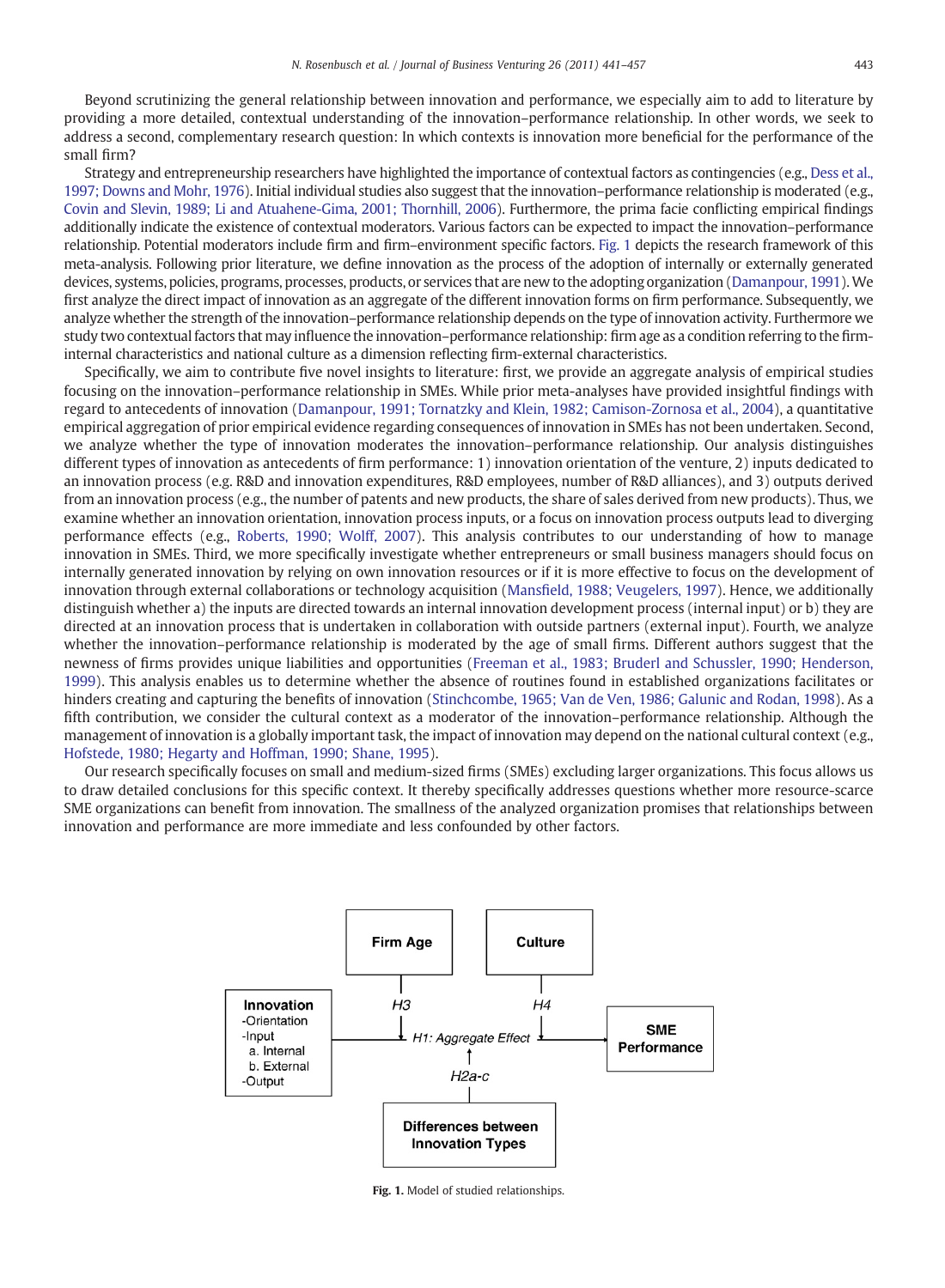#### 3. Theoretical background and hypotheses

#### 3.1. Innovation and SME performance

Due to the important role SMEs play for economic and technological development, innovation in the context of smaller firms has received much interest in literature ([Acs and Audretsch, 1988](#page-13-0)). Although SMEs typically face considerable resource constraints, they are often successful innovators. Smaller, nimbler structures and an entrepreneurial posture promoted by founders and managers can facilitate innovation activity in SMEs ([Nooteboom, 1994; Vossen, 1998](#page-15-0)). SMEs pursuing an innovation strategy may benefit in several ways. [Schumpeter \(1934\)](#page-16-0) argues that innovation is an opportunity for entrepreneurial firms to gain rents through the temporary establishment of a monopoly and considers continuous innovation activity as the key source of longterm entrepreneurial success. Since SMEs are nimbler than their larger counterparts, they can move faster and, hence, obtain these monopoly rents for a longer period of time. The introduction of innovative products, services, processes, or business models tailored to attractive niches is an additional opportunity for SMEs to stand out from competition ([Porter, 1980](#page-15-0)). In so doing, SMEs can benefit from high brand loyalty of buyers and a reduced price sensitivity of demand as a consequence of customers valuing the uniqueness of the innovation [\(Lieberman and Montgomery, 1988\)](#page-15-0). Serving attractive niches with innovative products is particularly advantageous for SMEs compared to large firms due to their limited size and greater nimbleness. All of these benefits attributable to innovation help SMEs to successfully compete with well-established incumbents that can rely on a much larger resource base than their smaller counterparts. By offering highly innovative products, small firms can avoid price competition. In addition, innovative products may create new demand and, thus, facilitate firm growth. If the innovating SME manages to set high barriers preventing competitors from market entry, the company's position in the industry is strengthened and the innovation can lead to persistent above-average returns ([Porter, 1980\)](#page-15-0).

Furthermore, the product development process is considered to be a path-dependent idiosyncratic dynamic capability ([Eisenhardt and Martin, 2000; Teece et al., 1997](#page-14-0)). It leads to competitive advantage via enhancement, recombination or creation of resources and their deployment in value-creating strategies [\(Grant, 1996; Branzei and Vertinsky, 2006\)](#page-14-0). The ability to reconfigure their resource base due to greater nimbleness and agility is a considerable advantage of SMEs compared to large corporations. As such, from a dynamic capabilities perspective, SMEs can benefit greatly from innovation.

In addition to the direct effects on SMEs' performance, learning during the innovation process ([Van De Ven and Polley, 1992\)](#page-16-0) generates absorptive capacity defined as the capability to identify, assimilate, and apply knowledge ([Cohen and Levinthal, 1990](#page-13-0)). The absorptive capacity developed by the innovating SME, in consequence, implies competitive advantages ([Zahra and George,](#page-16-0) [2002](#page-16-0)). Further benefits of innovation include learning economies, economies of scale and scope, pre-emption of limited resources, advantages in further innovation, and the ability to set standards ([Shepherd and Shanley, 1998\)](#page-16-0).

While these theoretical considerations suggest positive effects of innovation, literature also points out a variety of negative effects that can result from innovation. Innovation causes resistances to their adoption in the innovating organization [\(Ram and](#page-15-0) [Jung, 1991; Hultink and Atuahene-Gima, 2000; Damanpour, 1991\)](#page-15-0) and the market place [\(Rogers, 2003; Waarts et al., 2002](#page-15-0)). Moreover, innovation is a risky undertaking which consumes substantial resources ([Li and Atuahene-Gima, 2001; Van de Ven,](#page-15-0) [1986; Eisenhardt and Martin, 2000; Nooteboom, 1994\)](#page-15-0). In addition, the successful development and introduction of innovations demand special organizational resources and capabilities in order to generate and appropriate the benefits of innovation ([Schumpeter, 1934; Thornhill, 2006; Branzei and Vertinsky, 2006; Rajesh and Anju, 2009; Junkunc, 2007; Howell et al., 2005](#page-16-0)). Moreover, the context in which the innovating firm operates might affect the outcome an innovation has for the firm ([Shane,](#page-16-0) [1993; Thornhill, 2006; Dröge et al., 2008; Anokhin and Schulze, 2009\)](#page-16-0). Additionally, innovation is a multifaceted phenomenon (e.g., [Kleinknecht et al., 2002; Dewar and Dutton, 1986; Downs and Mohr, 1976; von Hippel, 1990](#page-14-0)). Hence, it can be suspected that some forms of innovation might be more beneficial than other forms [\(Damanpour et al., 1989\)](#page-13-0). These considerations suggest that the overall impact of innovation on the performance of a SME is an aggregate effect resulting from both positive and negative mediating effects which are additionally moderated by contextual factors. We expect that based on the aforementioned arguments innovation has a positive aggregate impact on performance, yet that this effect is largely context dependent. Thus, we hypothesize a positive relationship between innovation and SME performance, before addressing moderating factors:

Hypothesis 1. The relationship between innovation and SME performance is positive.

#### 3.2. Moderators of the innovation–performance relationship

### 3.2.1. Innovation type and performance

3.2.1.1. Innovation process input vs. innovation process output. The development of an innovation is frequently modeled as a process (e.g., [Parthasarthy and Hammond, 2002; Saren, 1984\)](#page-15-0). Following the process understanding, a common distinction relates to factors that are inputs in the innovation process (e.g., financial resources committed to the innovation task or the number of people working in R&D) and factors that are outputs of the innovations process (number of patents, new services, products, or manufacturing processes) (e.g., [Acs and Audretsch, 1988; Brouwer and Kleinknecht, 1999\)](#page-13-0). Firms vary in the amount of inputs they devote to the innovation process. However, the dedication of more inputs to the innovation process does not guarantee innovation outcomes, since the process of developing innovation is complex and characterized by high risks [\(Wolff, 2007\)](#page-16-0). Thus, the process of the development of innovation needs to be managed diligently in order to increase performance (e.g., [Wakasugi and](#page-16-0)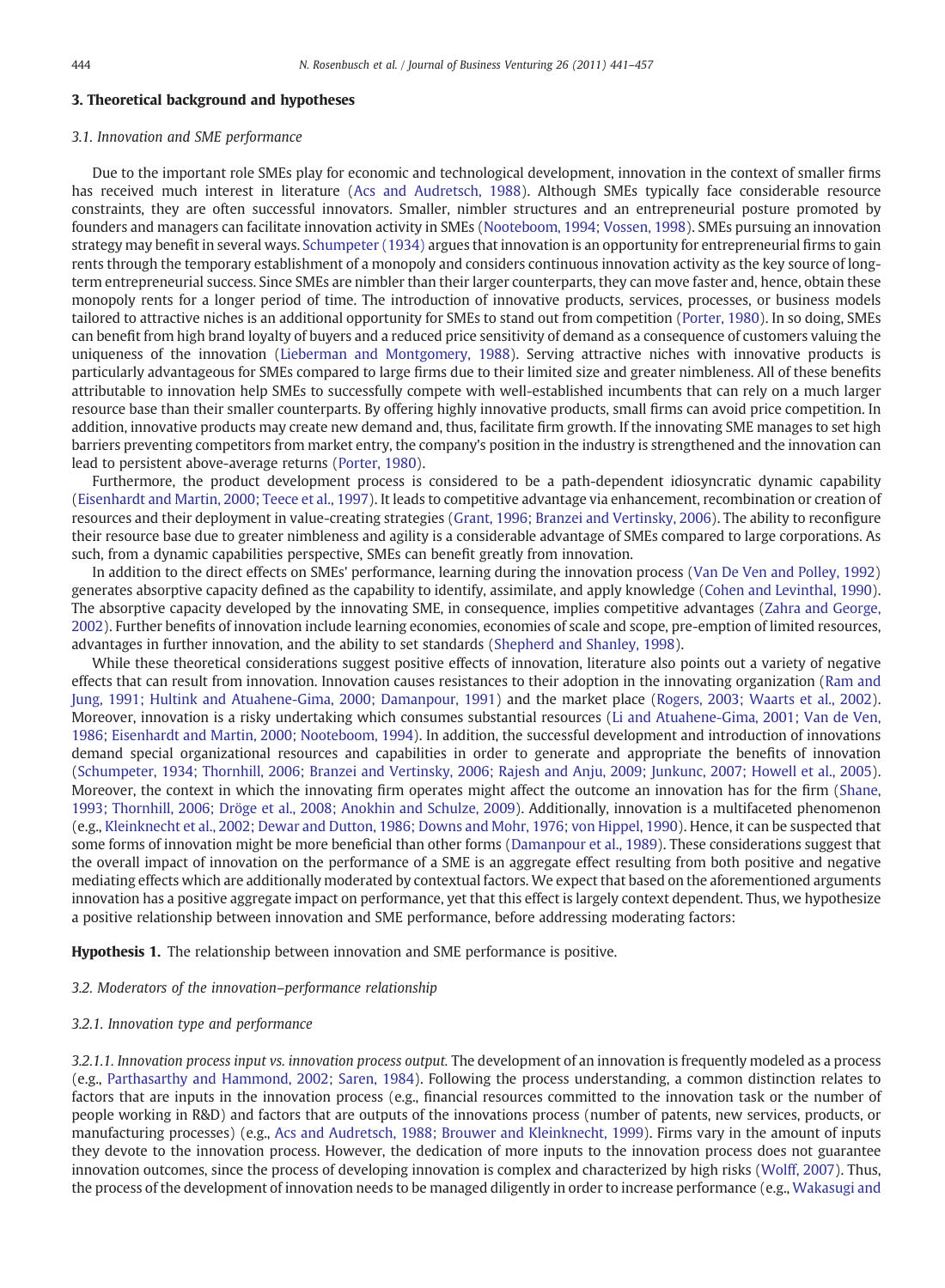[Koyata, 1997; Howell et al., 2005\)](#page-16-0). If firms devote substantial resources to the innovation process, but are unable to turn them into innovative offerings, resources are squandered and firm performance suffers. The squandering of resources due to improper innovation process management is especially detrimental for SMEs due to their generally substantial resource constraints. If SMEs devote a significant proportion of their resources to the innovation task, yet, are unable to generate a return on their resource investments, their existence and development can be threatened.

At the same time, other firms might have capabilities to create innovative offerings, production processes or valuable patents without devoting many resources to the innovation task. In so doing, the latter firms are more capable of leveraging their resources which augments firm performance. Based on these arguments associated with the productivity of the innovation process in turning innovation inputs into innovation outputs in SMEs, we expect that SME performance is influenced more strongly by the amount of innovation outcomes than by the amount of innovation inputs. Thus, we posit:

Hypothesis 2a. The positive relationship between innovation process input and performance is weaker than the positive relationship between innovation process output and performance.

3.2.1.2. Innovation orientation vs. innovation process outputs. Innovation is a multi-dimensional phenomenon. Research on innovation has used different concepts to analyze the impact of innovation on performance (e.g., [Danneels and Kleinschmidt,](#page-13-0) [2001; Downs and Mohr, 1976\)](#page-13-0). A basic distinction can be made between the strategic orientation of a firm with respect to innovation ([Durand and Coeurderoy, 2001; Edelman et al., 2005; Narver et al., 2004](#page-14-0)) and the actual process of managing the creation of innovations ([DeCarolis, 2003; Deeds, 2001](#page-13-0)). The strategic orientation of a firm shapes how an organization perceives the environment ([Kohli and Jaworski, 1990; Lumpkin and Dess, 1996](#page-15-0)), sets its goals, allocates resources, structures the valuecreation process ([Andrews, 2000; Rajagopalan and Finkelstein, 1992; Siguaw et al., 2006](#page-13-0)), and builds organizational as well as dynamic capabilities ([Eisenhardt and Martin, 2000](#page-14-0)). As such, the organizational orientation affects strategy formation and strategy implementation by means of shaping the organization [\(Miller and Friesen, 1978](#page-15-0)). Entrepreneurial orientation literature suggests that an innovation orientation increases performance especially in situations of resource scarcity, market entry, and when facing established and more resourceful incumbents ([Covin and Slevin, 1989; Miller, 1983\)](#page-13-0). Hence, an innovation orientation may be of special relevance to SMEs. [Lumpkin and Dess \(1996:](#page-15-0) 142) define innovation orientation as a "… tendency to engage in and support new ideas, novelty, experimentation, and creative processes that may result in new products, services, technological processes." One consequence of an innovation orientation in SMEs can be that resources are dedicated to R&D and the overarching innovation task which fosters the development of innovative products and services (e.g., [Lumpkin and Dess, 1996\)](#page-15-0). [Hage \(1980\)](#page-14-0) suggests that a combination of a positive attitude of the organization toward change combined with specialist knowledge facilitates the development of radical innovations. Furthermore, an innovation orientation can lead to competence in the technological domain and innovative manufacturing methods [\(Lumpkin and Dess, 1996\)](#page-15-0). Thus, SMEs with a strong orientation toward innovation are capable to develop specialized, innovative capabilities and innovative offerings. Moreover, an innovation orientation shapes the culture of the SMEs. In organizations that focus on innovations, employees develop a greater sense of commitment and proactivity [\(Zhou et al., 2005](#page-16-0)). An innovation orientation can increase employee satisfaction, help in attracting scarce talent, reduce employment turnover, and increase the productivity of the firm. Furthermore, an innovation orientation can have positive branding effects. Additionally, an innovation orientation can foster the development of innovative capabilities of a firm ([Branzei](#page-13-0) [and Vertinsky, 2006\)](#page-13-0). Especially for resource-scarce SMEs an orientation towards innovation might be essential to attract and bind various forms of resources such as high-quality employees, recurring revenue from customers, or financial resources from investors which otherwise prefer more established, larger firms. As such, an innovation orientation might be an effective response for SMEs to overcome liabilities associated with smallness. In sum, literature suggests that the benefits of a SME's orientation towards innovation extend beyond tangible outcomes of the innovation process such as patents, new products, services, or production processes. This leads us to propose:

Hypothesis 2b. The positive relationship between an innovation orientation and performance is stronger than the positive relationship between innovation process output and performance.

3.2.1.3. Internal vs. external innovation process input. With respect to innovation, founders and managers of SMEs have to determine how to pursue innovations. Innovation process inputs could be deployed to develop innovations internally or to create innovation in collaboration with external stakeholders. Frequently new and small firms especially in dynamic markets engage in external collaborations to pursue innovations ([Zahra and Bogner, 2000; Shan, 1990\)](#page-16-0). However, the literature focusing on the development of innovations through external collaboration proposes both positive and negative implications for SMEs of developing innovations through external collaborations.

Literature stressing the positive effects of developing innovation in conjunction with external, oftentimes larger partners proposes that especially new and small firms rarely have the resources and capabilities to respond to the innovation demands at any given time [\(Eisenhardt and Schoonhoven, 1996; Jarillo, 1989; Yli-Renko et al., 2001\)](#page-14-0). Hence, the bundling of internal and external resources enables resource-scare SMEs to augment their capacity of delivering innovations to the market [\(Tyler and Steensma, 1998; Lipparini](#page-16-0) [and Sobrero, 1994](#page-16-0)). Although benefits of the innovation projects need to be shared, these authors suggest that the likelihood of successful innovation increases and the cash-flow is augmented ([Zahra and Bogner, 2000\)](#page-16-0). Especially in dynamic markets, a resourcescarce SME can leverage its unique knowledge by actively configuring and reconfiguring its collaborations. Moreover, external collaborations allow to leverage an external partner's growth ([Eisenhardt and Schoonhoven, 1996; Jarillo, 1989; Yli-Renko et al., 2001\)](#page-14-0).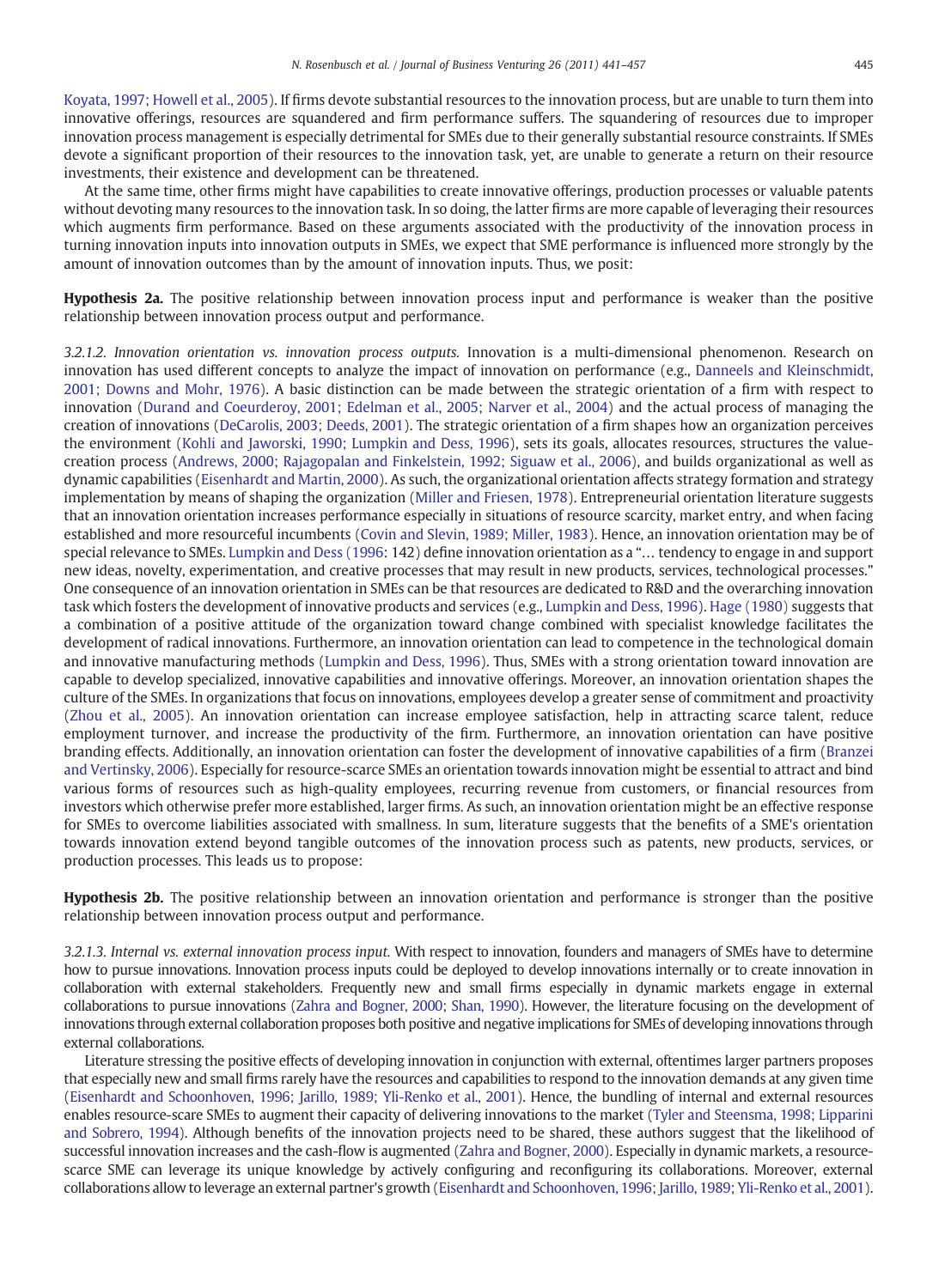In contrast, other literature challenges the benefits of developing innovations through external collaborations. The collaboration with external partners in innovation projects implies great complexities with regard to coordination efforts, protection of intellectual property, appropriation of rents, etc. [\(Roy and Mark, 1991; Kelley et al., 2009; Soh, 2003; Edmondson and Nembhard, 2009\)](#page-16-0). These complexities may overburden the SMEs. Moreover, [McGee et al. \(1995\)](#page-15-0) find that in order to benefit from external R&D collaborations, firms need to have experience in the domain. Yet, especially in comparison to their larger counterparts, SMEs might lack the experience needed to manage external collaborations. In comparison, a focus of innovation efforts on internal development reduces complexities, allows the creation of technological expertise, and can speed up the innovation process for the SMEs. Because the innovation process in consequence can be managed more easily, the success-rate might increase.

Moreover, SMEs can be expected to suffer from dominance of external innovation partners. Bigger collaboration partners may dictate the terms in an innovation development project. Since new and small firms generally have few development projects, their dependence on the success of these projects is high. If smaller firms depend on crucial partners in their key development projects, their external network partners might dictate the direction of the development projects, how much resources the SME has to commit, and the terms of how potential benefits are split. As such, the small firms might suffer from a liability of smallness in competitive markets ([Porter, 1998\)](#page-15-0). Moreover, new firms might experience a liability of newness lacking experience concerning who to cooperate with and how to manage external collaborations [\(Stinchcombe, 1965\)](#page-16-0). Furthermore, the benefits of innovation projects do not have to be shared with a potentially stronger partner. From a dynamic perspective, especially new firms might initially obtain unfavorable terms in collaboration projects due to the aforementioned liability of smallness and liability of newness. Focusing on internal development projects allows commercializing the innovation later at more favorable terms. Although the external collaboration can provide benefits, it also implies direct costs and opportunity costs. Due to these problems, SMEs may not be able to generate and appropriate the benefits of innovations in external innovation collaborations. By contrast, a focus on internal innovation development, reduces complexities, allows expertise development, and permits a full appropriation of innovation returns. This leads us to posit:

Hypothesis 2c. Focusing on internal innovation projects has a stronger positive impact on SME performance than focusing on external collaboration in innovation projects.

#### 3.2.2. Firm age

The influence of firm age on the innovation–performance relationship in SMEs is a matter of the nature of firms' resources rather than their quantity. While new ventures draw on resources that are less specialized, but flexibly deployable, mature firms have a specialized resource base that enables them to efficiently operate in given market conditions ([Amit and Schoemaker, 1993;](#page-13-0) [Thornhill and Amit, 2003\)](#page-13-0). Mature SMEs have established routines, which younger firms lack ([Freeman et al., 1983; Bruderl and](#page-14-0) [Schussler, 1990\)](#page-14-0). However, reconfiguring the organizational setting in long-established SMEs can be expected to prove more timedemanding and costly than in new firms which do not have engrained routines ([Schreyögg and Kliesch-Eberl, 2007\)](#page-16-0). Firms that remain in current trajectories and do not manage to adapt to environmental change may fail to keep up with competition ([DeCarolis, 2003; Sull, 1999\)](#page-13-0). Core competencies based on firm-specific knowledge then become core rigidities ([Leonard-Barton,](#page-15-0) [1992; Van de Ven, 1986](#page-15-0)). Especially established SMEs might lose their initial competitive advantage of nimbleness as they reinforce core routines, processes, and structures. In contrast, new ventures are free to create processes and structures to form specific, opportunity-related capabilities that are difficult to imitate or substitute, thus, fostering the creation of a competitive advantage. As a result, new entrants that show a high degree of entrepreneurial orientation ([Lumpkin and Dess, 1996](#page-15-0)) often pioneer radical innovations in environments of technologically-induced discontinuities ([Christensen and Bower, 1996; Hill and](#page-13-0) [Rothaermel, 2003](#page-13-0)). Thus, innovation is recognized as a promising strategy for new ventures. Since new firms can be expected to be more flexible and agile than established SMEs, they have a prolonged time of operating under conditions of limited competition in case they pioneer innovations.

Both specialization and flexibility of strategic assets are of importance to the innovation process. There is a trade-off between the specialization of assets and their flexibility when companies mature ([Amit and Schoemaker, 1993](#page-13-0)). Older firms benefit from the specialization of their resources. However, the specialization comes at the cost of more limited flexibility. [Van de Ven \(1986\)](#page-16-0) highlights that innovation hinges on the ability to adjust as an organization and stresses four obstacles to innovations: 1) people are prone to harvest and protect existing practices and routines that enabled their prior development, 2) while innovations originate often at the individual level, they need to be understood and embraced by the whole organization requiring social impetus, 3) various functional groups need to make a coordinated effort hence resulting in a challenge to link the processes of organization parts to a whole, and 4) the organization needs not only to embrace the innovation but also to transform its existing structure and practices demanding strategic leadership. All these impediments to innovation are certainly greater in an established SME with engraved special routines than in new firms. In sum, pursuing innovation in established firms will be characterized by greater difficulties in comparison to flexible and fast-moving, new firms. Therefore, we argue that new ventures benefit more from innovation than mature SMEs.

Hypothesis 3. The positive relationship between innovation and SME performance is stronger in younger firms than in older firms.

#### 3.2.3. Culture

National culture has been related to various aspects of innovation (for a review of studies on cultural influences on innovation see [Herbig, 1994 and Jones and Davis, 2000](#page-14-0)) such as national differences in invention and innovation rates [\(Shane, 1992; Shane, 1993](#page-16-0)), cross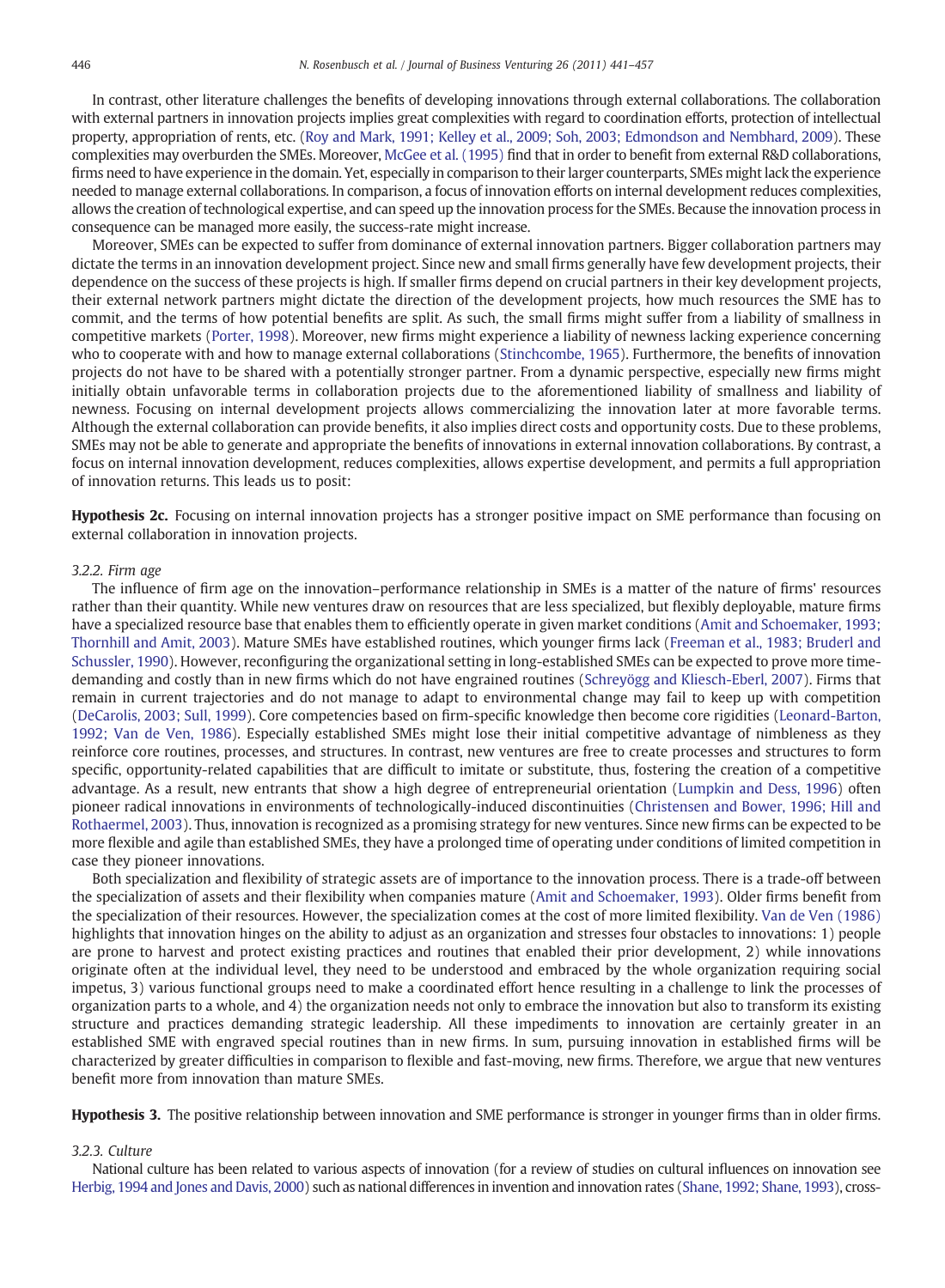national product innovation diffusion [\(Takada and Jain, 1991; Dwyer et al., 2005](#page-16-0)), R&D activity [\(Couto and Vieira, 2004](#page-13-0)) and R&D productivity [\(Kedia et al., 1992](#page-14-0)), technology alliance formation by entrepreneurs ([Steensma et al., 2000](#page-16-0)), and entrepreneurship [\(Morris](#page-15-0) [et al., 1993; Tiessen, 1997; Zacharakis et al., 2007](#page-15-0)). Cultural differences may not only account for cross-national variations in innovation, but may also influence the innovation–performance relationship because cultural differences affect innovation input, the innovation process, and the commercialization of innovations. Out of the four initial cultural dimensions suggested by [Hofstede \(1980\),](#page-14-0) individualism and power distance have been considered to be most central with respect to innovation management and venture creation processes [\(Tylecote, 1996; Mitchell et al., 2000](#page-16-0)). The concepts of individualism and power distance are highly interrelated. In line with [Steensma](#page-16-0) [et al. \(2000\)](#page-16-0), we focus on one of the two dimensions — individualism.

In accordance with [Hofstede \(1980\)](#page-14-0), we refer to the individualism–collectivism dimension at the societal level. People in an individualistic culture are motivated by personal goals whereas people in collectivist cultures try to subordinate their personal goals to the goals of a group that they are part of. The level of individualism determines behaviors such as social interactions and psychological needs such as achievement motivation ([Hofstede, 1980](#page-14-0)). These are of high relevance for entrepreneurial and innovation processes [\(McClelland, 1987](#page-15-0)). Individualism may influence the relationship between innovation and SME performance for several reasons. Organizational culture is embedded in national culture ([Pothokuchi et al., 2002\)](#page-15-0); thus, individualism at the societal level is likely to influence the organizational culture of SMEs. Compared to large enterprises, SMEs are less likely to be influenced by several national cultures because many smaller firms do not have international subsidiaries that could have an additional impact on the culture of the firm. Therefore, the influence of individualism of the home culture can expected to be particularly strong in SMEs.

Individualism at the organizational level can be beneficial, but also detrimental for the success of innovation activities in SMEs. At the invention stage, SMEs can benefit from highly individualistic founders, managers and employees. Individualism fosters creativity, independence, and autonomy ([Jones and Davis, 2000\)](#page-14-0) — characteristics that are beneficial for invention processes [\(Ramamoorthy et al., 2005; Van de Ven, 1986\)](#page-15-0). In addition, individualism has been linked to entrepreneurial orientation [\(Lee and](#page-15-0) [Peterson, 2000; Mueller and Thomas, 2001\)](#page-15-0) a critical determinant of the success of SMEs ([Rauch et al., 2009\)](#page-15-0). Furthermore, individualism can facilitate new product development through product championing ([Nakata and Sivakumar, 1996; Howell et al.,](#page-15-0) [2005](#page-15-0)). Individualism has, therefore, been related to radical innovation activity [\(Herbig and Miller, 1992](#page-14-0)).

However, [Nakata and Sivakumar \(1996\)](#page-15-0) argue that whereas individualism facilitates new product development at the invention stage, it may be detrimental for the implementation of innovation once the initial invention stage is completed and the new product or service needs to be brought to market. In the attempt to successfully commercialize their innovations, employees of firms need to interact with each other as well as with outsiders such as customers, suppliers and other stakeholders ([Van de Ven, 1986\)](#page-16-0). Collectivism fosters social interactions and cooperative team behavior [\(Eby and Dobbins,](#page-14-0) [1997](#page-14-0)) and should therefore be beneficial during the commercialization stage. Because SMEs have considerable disadvantages during the commercialization stage, for example regarding distribution channels, marketing resources etc., collectivism is particularly beneficial for such firms. In addition, collectivism can facilitate incremental innovations such as improvements of established products ([Herbig and Miller, 1992\)](#page-14-0), because such processes require the communication and collaboration within the firm and the interaction with key suppliers and customers. Individualism might be especially detrimental for SMEs as it can weaken teamwork. Yet, teamwork is needed with regard to the special challenges, resistances, and extra efforts which innovation projects imply (e.g., [Lechler, 2001; Ensley et al., 2002; Edmondson and Nembhard, 2009; Hoegl et al., 2003; Dailey,](#page-15-0) [1978](#page-15-0)). Because SMEs have a more limited resource base these innovation challenges are augmented. In consequence, SMEs need to rely on teamwork which might be more difficult to accomplish in cultures characterized by high levels of individualism.

Moreover, SMEs in societies characterized by strong collectivism focus in general on imitative strategies and refrain from exhibiting innovative behavior. As fewer SMEs strive for innovation, the competition in markets of innovative products and services is reduced. In consequence, the few SMEs exhibiting innovative behavior can benefit from their innovation activities more than in societies where innovation is pursued by most SMEs.

Overall, the high relevance of teamwork and social interactions for the development and commercialization of innovations as well as market-related benefits of being an innovator in an environment of less innovation, leads us to propose that collectivism strengthens the innovation–performance relationship for SMEs.

Hypothesis 4. Individualism moderates the link between innovation and SME performance such that the positive relationship is stronger in countries with a low level of individualism.

#### 4. Method

# 4.1. Study identification process

In order to identify relevant studies, we primarily conducted computerized keyword searches in the databases Business Source Elite, EconLit, ISI Web of Knowledge, and ABI Inform. In addition, we manually searched in the most important journals in management (e.g., Academy of Management Journal), strategy (e.g., Strategic Management Journal), innovation management (e.g., Journal of Product Innovation Management), and entrepreneurship (e.g., Journal of Business Venturing, Entrepreneurship Theory and Practice) as well as conference proceedings (e.g., Frontiers of Entrepreneurship Research). As a third step, we searched the reference sections of relevant articles for further studies.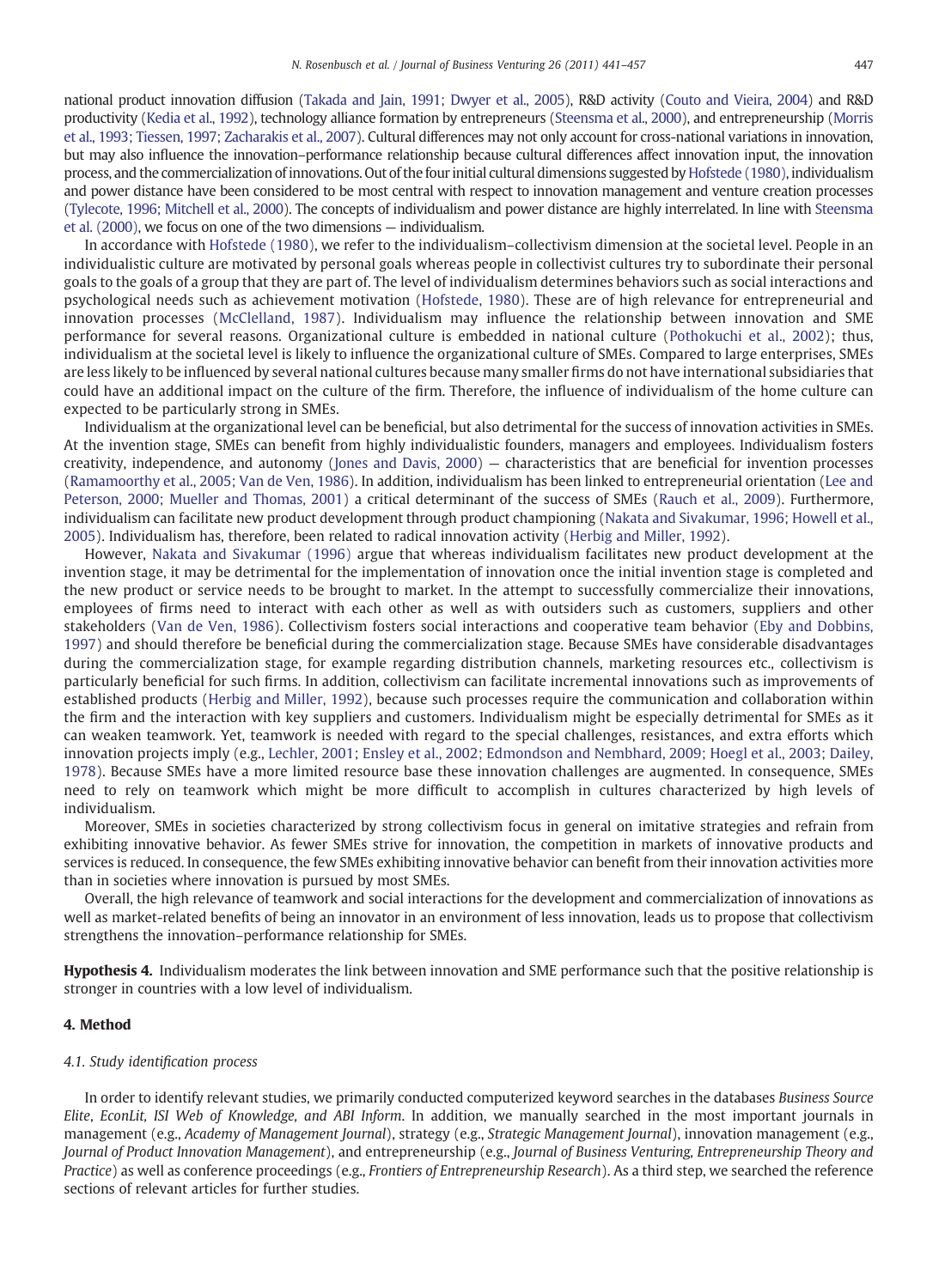Because the selection of studies has an impact on the research outcomes of meta-analyses, it is important to specify inclusion criteria [\(Hunter and Schmidt, 2004](#page-14-0)). We developed the following catalogue of inclusion criteria:

- (1) Studies needed to address the innovation–performance relationship in SMEs as a major research question. There is no common definition of a SME (e.g., [OECD, 2002\)](#page-15-0). Typically, employment data is used as a criterion, but the cut-off point varies across countries. Most frequently, the upper limit is 250 employees as in the European Union or 500 employees as in the U.S. ([OECD, 2002\)](#page-15-0). Because most empirical research in the area has been carried out in the U.S., we define SMEs as firms with less than 500 employees.
- (2) The performance variable refers to the company as a whole, not to single products or product lines in order to ensure that the studies focus on the same level of analysis. The performance measure can be return-, growth- or market-based as well as subject to respondents' ratings on return-, growth- or market-based performance indicators.
- (3) As there is no commonly used construct measuring innovation, we consider different innovation measures, including innovation orientation indicators (e.g., innovation strategy), internal innovation input indicators (e.g., R&D intensity), external innovation input indicators (e.g., R&D alliances), and output indicators (e.g., number of new products) (e.g., [Brouwer and Kleinknecht, 1999\)](#page-13-0).

A number of studies did not report the necessary statistics: specifically, Pearson's product–moment correlations r or values that can be converted into r. One study was removed because it used a simulation instead of a field study approach [\(Marinova, 2004](#page-15-0)). The final sample consists of  $k=42$  independent samples analyzing more than 21,000 firms ( $N=21,270$ ) which represent a strong empirical base for a meta-analysis ([Brinckmann et al., 2010; Read et al., 2009\)](#page-13-0).

[Table 1](#page-8-0) gives an overview about the included empirical studies. The 42 independent samples stem from 46 published and unpublished studies. If several studies used the same sample of firms ([DeCarolis and Deeds, 1999; Deeds and Decarolis, 1997;](#page-13-0) [Deeds et al., 1998; Deeds, 2001 and Li, 2001; Li and Atuahene-Gima, 2001, 2002](#page-13-0)), we included the sample only once in the calculations in order to avoid biases caused by an overrepresentation of specific samples. In the two cases where articles based on the same sample reported different effect sizes because they linked different innovation measures to different performance measures, we calculated average effect sizes and included each sample only once based on average effect sizes.

For 18 samples, effect sizes were reported for more than one innovation measure class. 24 studies analyzed performance effects of only one innovation measure. 19 out of 42 samples focus on firms in North America, 13 samples include firms from Europe, 6 include Asian firms, and one study examines Australian companies. With respect to firm age, the samples were divided into two groups: 14 samples focused on younger companies, whereas 12 represented established companies. Sample sizes range from 40 ([Wang and Bee Lian, 2004](#page-16-0)) to 2999 ([Kemp et al., 2003](#page-14-0)). Effect sizes vary from  $r = -0.33$  ([McGee et al., 1995](#page-15-0)) to  $r = 0.76$  ([Guo et al.,](#page-14-0) [2005](#page-14-0)). The large variance in effect sizes may be attributed to different sample sizes, but may also be caused by variations in contextual factors. The method of meta-analysis can give profound information on average effects as well as moderating influences of contextual variables.

#### 4.2. Coding and operationalization of variables

#### 4.2.1. Dependent variables

Although the explanation of performance differentials between companies is a core issue in strategic management and entrepreneurship research, there is no consensus as to how the performance construct should be assessed in empirical research. On the contrary, researchers use a wide variety of different measures, usually without justification ([Brush and Vanderwerf, 1992;](#page-13-0) [Murphy et al., 1996\)](#page-13-0). Following insights from a meta-analytic review of relationships between performance measures, we focused on studies that measure performance along three dimensions: accounting returns, growth, and stock market performance ([Combs et al., 2005\)](#page-13-0). Therefore, we included studies that used return/profit-based (e.g., return on assets (ROA), return on sales (ROS), growth-oriented (e.g., sales growth, market share growth), and stock market-based measures of financial performance (e.g., Tobin's Q, market-to-book value). Furthermore, we included empirical work that relies on subjective measures based on the three dimensions described above. There is evidence that self-reported measures highly correlate with objective measures of performance [\(Dess and Robinson, 1984](#page-14-0)). Return-based, growth-based, and subjective performance based assessments are equally used across studies. Stock market-based performance measures are underrepresented which is a result of the focus on SMEs.

#### 4.2.2. Independent and moderator variables

Similar to the measurement of performance, there are a number of ways to assess innovation. Along the innovation process and in line with innovation literature we classify innovation measures into input-related and output-related indicators (e.g., [Brouwer](#page-13-0) [and Kleinknecht, 1999; Acs and Audretsch, 1988\)](#page-13-0). Additionally, we include measures on innovation orientation. Because input in the innovation process can stem from internal and external sources, we divided input measures into two sub-categories: internal innovation process input (e.g., R&D expenditures, R&D experience) and external innovation process input (e.g. R&D collaboration, external technological sourcing). Input and output measures are equally located across studies.

The definition of a new venture varies across studies. Depending on the industry setting, it can take between 8 and 12 years until companies mature [\(Covin et al., 1990; Zahra, 1996\)](#page-13-0). Within the scope of this meta-analysis, we use an average age of 12 years as a cut-off point between young and mature firms.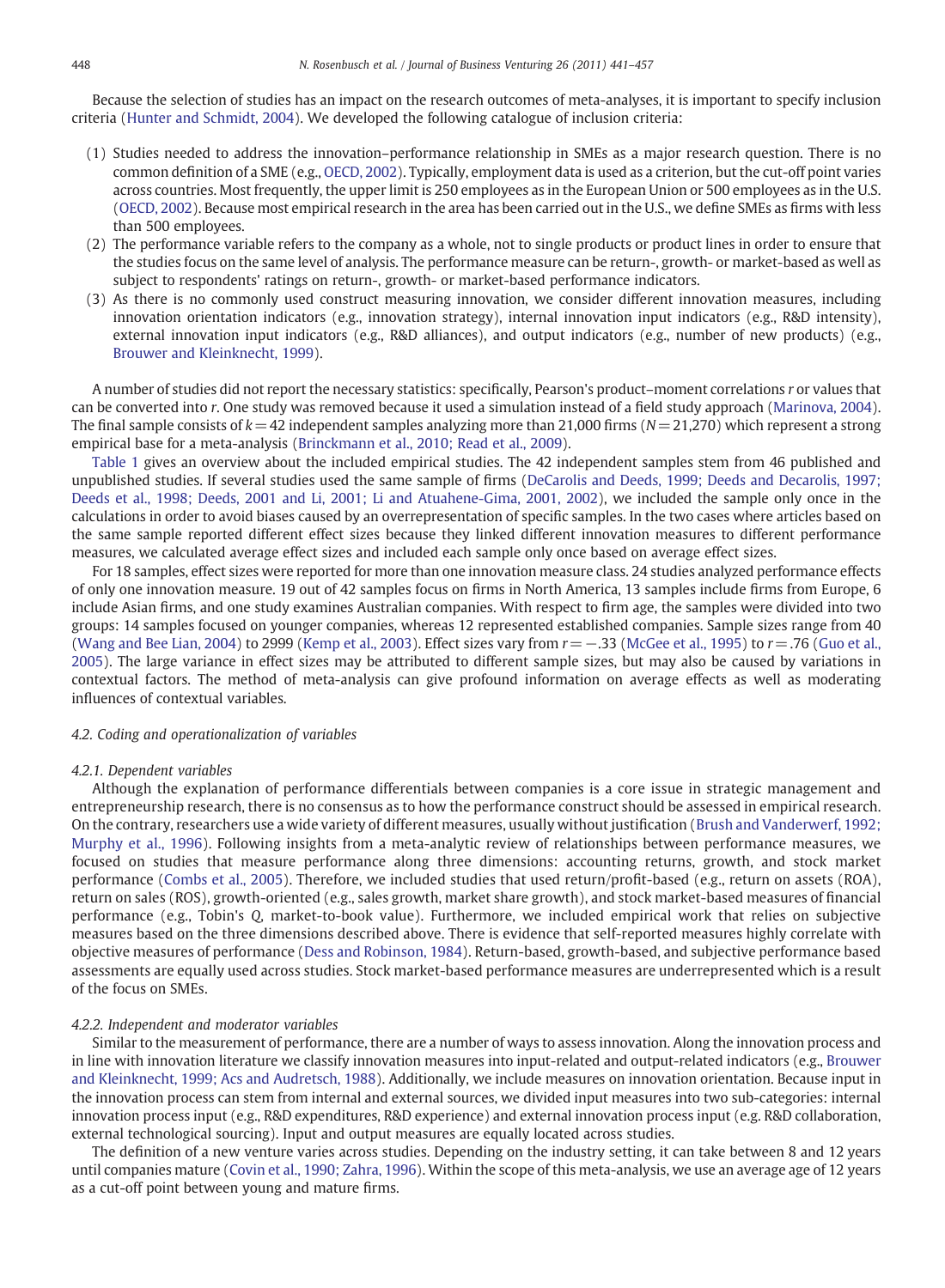# <span id="page-8-0"></span>Table 1

Overview of studies.

| Authors, year                                           | Journal                          | Sample<br>size | Effect size     | Innovation measure<br>classification    | Age<br>classification | Country<br>(individualism category) |
|---------------------------------------------------------|----------------------------------|----------------|-----------------|-----------------------------------------|-----------------------|-------------------------------------|
| Akgün et al. (2007)                                     | J Eng Tech Manag                 | 163            | 0.56            | Strategic orientation                   |                       | Turkey (low)                        |
| Arndt and Sternberg (2000)                              | Eur Plann Stud                   | 1300           | 0.05            | External input                          | Established           | Europe                              |
| Birley and Westhead (1990)                              | Strategic Manage J               | 249            | 0.04            | Output                                  | Established           | UK (high)                           |
| Chandler and Hanks (1994)                               | <b>J</b> Bus Venturing           | 155            | 0.22            | Internal input                          | New                   | US (high)                           |
|                                                         |                                  |                | $-0.03$         | Strategic orientation                   |                       |                                     |
| Dai and Liu (2009)                                      | Int Bus Rev                      | 711            | 0.25            | Internal input                          | <b>New</b>            | China (low)                         |
|                                                         |                                  |                | 0.23            | Output                                  |                       |                                     |
| DeCarolis and Deeds (1999)                              | Strategic Manage J,              | 90             | 0.30            | Internal input                          | New                   | US (high)                           |
| Deeds and Decarolis (1997)                              | J Bus Venturing,                 |                | 0.27            | External input                          |                       |                                     |
| Deeds et al. (1998)                                     | Entrep Theory Pract,             |                | 0.23            | Output                                  |                       |                                     |
| Deeds (2001)                                            | J Eng Tech Manag                 |                |                 |                                         |                       |                                     |
| Dowling and McGee (1994)                                | Manage Sci                       | 52             | 0.49            | Internal input                          | New                   | $US$ (high)                         |
|                                                         |                                  |                | $-0.06$         | External input                          |                       |                                     |
| Durand and Coeurderoy (2001)                            | J Bus Venturing                  | 582            | 0.18            | Strategic orientation                   | Established           | France (medium)                     |
| Edelman et al. (2005)                                   | J Bus Venturing                  | 192<br>74      | $-0.07$<br>0.27 | Strategic orientation                   |                       | US (high)                           |
| Eddleston et al. (2008)<br>Garcia-Morales et al. (2007) | J Manage Studies<br>Technovation | 242            | 0.50            | Strategic orientation                   |                       | US (high)                           |
|                                                         |                                  | 336            | 0.36            | Strategic orientation                   |                       | Spain (low)                         |
| Gibbons and O'Connor (2003)                             | J Enterprising Cult              |                | 0.21            | Strategic orientation                   |                       | Ireland (medium)                    |
| Gopalakrishnan (2000)                                   | J High Tech Manag Res            | 101<br>122     | 0.76            | Output                                  |                       | US (high)                           |
| Guo et al. (2005)                                       | J Account Audit Finance          |                |                 | Internal input                          |                       | US (high)                           |
|                                                         |                                  |                | 0.19            | Output                                  |                       |                                     |
| Han and Celly (2008)                                    | Canadian J Admin Sci             | 70             | 0.31            | Strategic orientation<br>Internal input | New<br>Established    | Canada (high)                       |
| Heeley et al. (2007)                                    | Acad Manage J                    | 1413           | 0.04            |                                         |                       | US (high)                           |
|                                                         |                                  |                | 0.07            | Output                                  |                       |                                     |
| <b>Heunks</b> (1998)                                    | Small Bus. Econ.                 | 200            | 0.02            | Output                                  | Established           | Europe                              |
| Kalafsky and MacPherson (2002)                          | Small Bus. Econ.                 | 104            | 0.31            | Internal input                          | Established           | US (high)                           |
|                                                         |                                  |                | 0.23            | Output                                  |                       |                                     |
| Kemp et al. (2003)                                      | <b>Working Paper</b>             | 2999           | 0.07            | Internal input                          |                       | The Netherlands (high)              |
|                                                         |                                  |                | 0.18            | Output                                  |                       |                                     |
| Kishida (2005)                                          | <b>Unpublished Dissertation</b>  | 319            | 0.13            | External input                          | New                   | US (high)                           |
|                                                         |                                  |                | 0.20            | Strategic orientation                   |                       |                                     |
|                                                         |                                  |                | 0.10            | Output                                  |                       |                                     |
| Kreiser et al. (2000)                                   | Front Entrep Res                 | 1671           | 0.10            | Strategic orientation                   |                       | Several                             |
| Lee et al. (2001)                                       | Strategic Manage J               | 137            | 0.11            | External input                          | New                   | Korea (low)                         |
|                                                         |                                  |                | 0.45            | Output                                  |                       |                                     |
| Lee and Habte-Giorgis (2004)                            | Int Bus Rev                      | 455            | 0.19            | Internal input                          |                       | US (high)                           |
| Sandvik and Sandvik (2003)                              | Int J Res Mark                   | 298            | 0.07            | Output                                  |                       | Norway (medium)                     |
| Li and Atuahene-Gima (2001)                             | Acad Manage J,                   | 184            | 0.18            | External input                          | New                   | China (low)                         |
| Li and Atuahene-Gima (2002)                             | Strategic Manage J               |                | 0.44            | Strategic orientation                   |                       |                                     |
| Li (2001)                                               | J High Tech Manag Res            |                |                 |                                         |                       |                                     |
| Lin et al. (2008)                                       | Int J Manpower                   | 333            | 0.28            | Strategic orientation                   | New                   | Taiwan (low)                        |
| Lööf and Heshmati (2006)                                | Econ Innovat New Tech            | 838            | 0.19            | Internal input                          |                       | Sweden (medium)                     |
|                                                         |                                  |                | 0.35            | Output                                  |                       |                                     |
| Lööf and Heshmati (2006)                                | Econ Innovat New Tech            | 314            | 0.16            | Internal input                          |                       | Sweden (medium)                     |
|                                                         |                                  |                | 0.17            | Output                                  |                       |                                     |
| Love et al. (2009)<br>Mavondo et al. (2005)             | Int J Ind Org                    | 1536           | 0.05            | Output                                  | Established           | Ireland $/$ UK                      |
|                                                         | Eur J Marketing                  | 227<br>210     | 0.05<br>0.07    | Strategic orientation                   | New                   | Australia (high)                    |
| McGee et al. (1995)                                     | Strategic Manage J               |                | $-0.33$         | Internal input                          |                       | US (high)                           |
| Nas and Leppälahti (1997)                               | <b>Working Paper</b>             |                |                 | External input                          |                       | Norway (medium)                     |
| Oian and Li (2003)                                      | Strategic Manage J               | 283<br>67      | 0.06<br>0.25    | Internal input<br>Internal input        | New                   |                                     |
| Richard et al. (2004)                                   | Acad Manage J                    | 153            | 0.08            | Output                                  | Established           | US (high)                           |
| Thornhill (2006)                                        | J Bus Venturing                  | 845            | $-0.02$         | Output                                  | Established           | Canada (high)                       |
| Thornhill and Amit (1998)                               | Front Entrep Res                 | 2962           | 0.21            | Output                                  | New                   | Canada (high)                       |
| Vermeulen et al. (2003)                                 | <b>Working Paper</b>             | 651            | $-0.25$         | Internal input                          |                       | The Netherlands (high)              |
|                                                         |                                  |                | $-0.21$         | External input                          |                       |                                     |
|                                                         |                                  |                | $-0.06$         | Output                                  |                       |                                     |
| Wang and Bee Lian (2004)                                | J Small Bus Manage               | 40             | 0.38            | Internal input                          | New                   | Singapore (low)                     |
|                                                         |                                  |                | 0.31            | Strategic orientation                   |                       |                                     |
| Wolff and Pett (2006)                                   | J Small Bus Manage               | 182            | 0.39            | Internal input                          | Established           | US (high)                           |
|                                                         |                                  |                | 0.22            | Strategic orientation                   |                       |                                     |
| Yalcinkaya et al. (2007)                                | <b>I</b> Int Marketing           | 111            | 0.15            | Output                                  | Established           | US (high)                           |
| Zahra and Bogner (2000)                                 | J Bus Venturing                  | 116            | 0.28            | Internal input                          | New                   | US (high)                           |
|                                                         |                                  |                | 0.28            | External input                          |                       |                                     |
|                                                         |                                  |                | 0.18            | Output                                  |                       |                                     |
| Zhou et al. (2009)                                      | J Bus Research                   | 184            | 0.23            | Strategic orientation                   | Established           | Several                             |
|                                                         |                                  |                |                 |                                         |                       |                                     |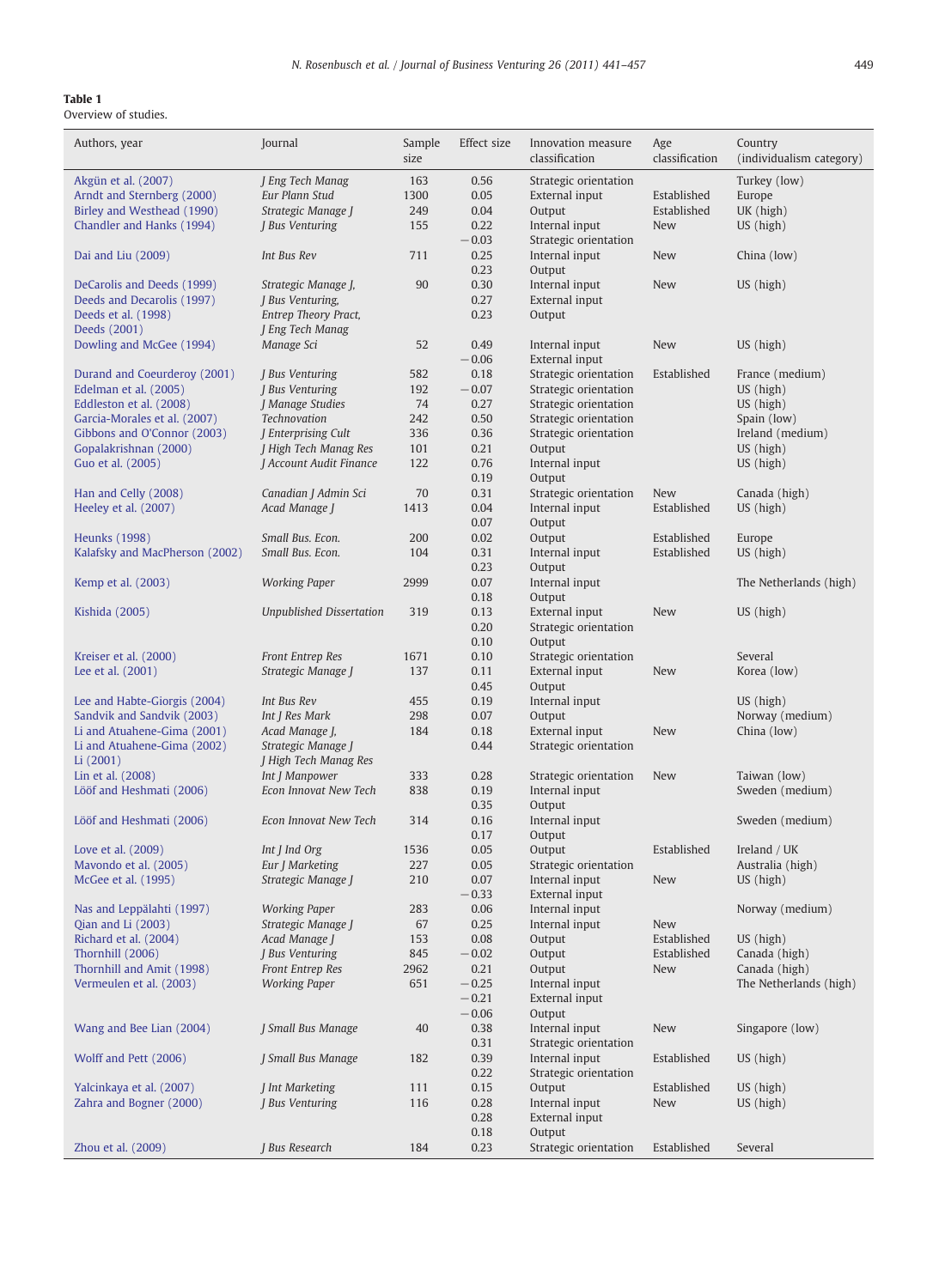To address cultural influences on the innovation–performance relationship in SMEs we applied Hofstede's individualism dimension ([Hofstede, 1980\)](#page-14-0). For the bivariate analysis it is necessary to create groups of countries with similar cultural values. Due to the overrepresentation of U.S. firms in our sample, a median split was not practical for individualism. We, thus, decided to distinguish three groups characterized by low, medium, and high individualism. Individualism is high in Anglo-Saxon countries and low in Asian countries included in this sample. Most European countries in the sample show medium levels of individualism.

## 4.2.3. Control variable

As a control variable, we coded whether the innovation was measured objectively (1) or subjectively (0). In their seminal work, [Downs and Mohr \(1976\)](#page-14-0) introduced the distinction between primary and secondary attributes of innovations. Primary attributes such as cost or communicability of innovation are innately connected to the innovation and invariant across organizations and observations. Since they are inherently associated with innovation, they can be confidently observed. In contrast, secondary attributes are subjective assessments of the innovation based on individual or organization cognition and dependent on the assessor's characteristics and circumstances. The distinction between objective and subjective measurements of innovation enables us to determine if there is a substantive difference between individual assessments of innovation and their intrinsic characteristics which has important implications for the derived findings and future research designs [\(Tornatzky and](#page-16-0) [Klein, 1982](#page-16-0)).

#### 4.3. Meta-analytical procedure

Empirical research on the innovation–performance relationship is characterized by a large number of small sample size field studies that show highly controversial findings. Such empirical work is usually limited in generalizability due to restrictions in underlying assumptions as they focus on populations which fulfill certain criteria (e.g., industry, size, and age). Meta-analysis is a method to integrate such results across previously conducted independent studies ([Glass, 1976](#page-14-0)). By virtue of increased statistical power, it enables researchers to provide profound estimates of the true relation ([Zhao et al., 2004\)](#page-16-0). In comparison to narrative reviews, meta-analysis is less biased as it systematically quantifies the relationship between variables [\(Hunter and Schmidt, 2004](#page-14-0)).

Meta-analysis allows for a systematic quantification of the relationship between innovation and organizational performance while accounting for statistical artifacts. For our bivariate analysis, we use the procedures suggested by [Hunter and Schmidt](#page-14-0) [\(2004\)](#page-14-0) which are most commonly applied in strategic management research (e.g., [Dalton et al., 1998; Daniel et al., 2004](#page-13-0)). Sampling error is a major source of artifactual variance in study results. In order to account for this problem, we weight effect sizes by the sample size of the respective study before aggregating them into an overall effect size r. The homogeneity of populations and the significance of effect sizes are crucial questions in meta-analysis. We calculate credibility and confidence intervals to give information on homogeneity of populations and significance of effect sizes. The 95% confidence interval shows whether the relationship between the variables significantly varies from zero ([Finkelstein et al., 1995\)](#page-14-0). A confidence interval that does not include zero indicates a significant relationship between variables. In contrast to confidence intervals, credibility intervals do not refer to the likelihood of error in the estimation but to the distribution of parameter values ([Hunter and Schmidt, 2004](#page-14-0)). A 95% credibility interval that includes zero indicates a heterogeneous population and, thus, potential moderating effects ([Hunter and](#page-14-0) [Schmidt, 2004](#page-14-0)). For analyzing moderator effects derived from theory, the sample is divided into sub-samples. For each subsample, we calculate average sample-size weighted effect sizes. To test differences in the effect sizes between sub-samples, we calculate z values. Further, a variable is considered to be a moderator if the average residual variance of the sub-samples is lower than the residual variance in the original data set [\(Hunter et al., 1982](#page-14-0)).

There are some critical issues concerning the meta-analytical procedure described above. First, many studies reported more than one effect size because they use different operationalizations of the dependent or the independent variable. Including all of these effect sizes would violate the independence assumption. Thus, we calculate averages across the effect sizes reported in each study. This is a common procedure, even though it does not consider intercorrelations among variables [\(Cheung and Chan, 2004](#page-13-0)). A second problem refers to outliers. Whenever weighted averages are used, outliers can have a strong influence on the mean effect size as well as variance estimates ([Hunter and Schmidt, 2004\)](#page-14-0). In our sample, there is one observation ( $r = .76$  for the correlation between internal innovation input and firm performance) which could be considered to be an outlier ([Guo et al., 2005\)](#page-14-0). However, an analysis without this observation did not significantly change our results. Therefore, we report results based on the complete sample. Third, the meta-analytical procedure may have a significant influence on research results ([Bausch et al., 2008\)](#page-13-0). We address this issue by applying two techniques which show the robustness of our findings. While meta-analyses in entrepreneurship commonly apply bivariate analysis techniques (e.g., [Rauch et al., 2009; Schwenk and Shrader, 1993; Song et al., 2008](#page-15-0)), recently the use of multivariate analysis in entrepreneurship research has been advocated to substantiate the findings [\(Brinckmann et al.,](#page-13-0) [2010](#page-13-0)). Following this literature, we applied meta-regressions using procedures suggested by [Lipsey and Wilson \(2001\)](#page-15-0). Metaregressions use moderating variables as independent variables to predict the inverse coefficient adjusted effect sizes of the individual studies. As such, meta-regressions are an innovative method to test for moderating effects that go beyond bivariate analyses. Meta-regressions allow for simultaneously scrutinizing the significance and effect strength of different moderators. In analogy to regressions, the independent variables are expected to impact the dependent variable which is the effect strength between innovation and performance found in the individual studies. Control variables in meta-regressions serve the same purpose as control variables in other regressions; they are used to control for effects that these variables have on the dependent variable.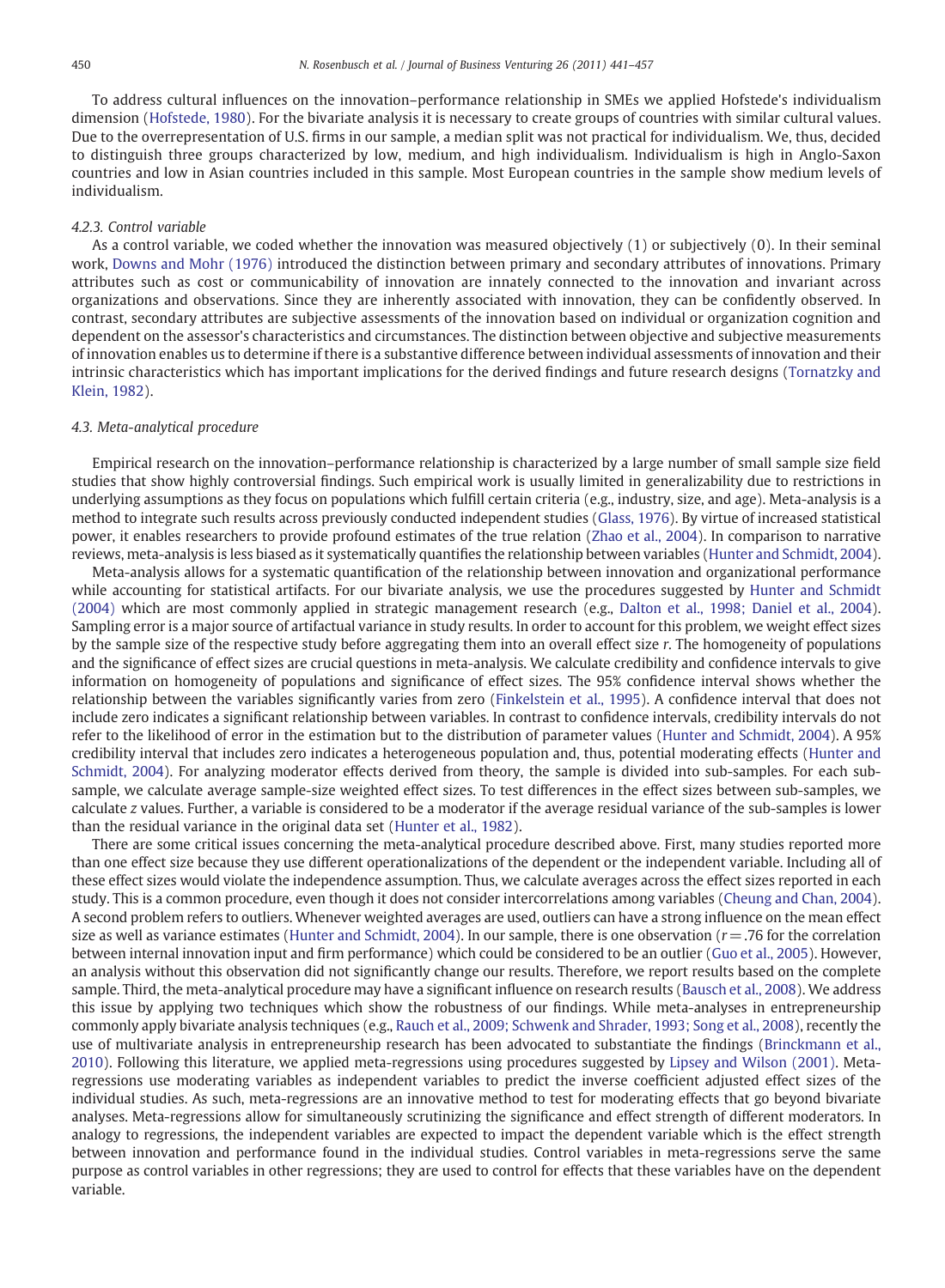## 5. Results

Tables 2 and 3 depict the bivariate and meta-regression results, respectively. The results of the analyses are consistent. According to the bivariate analysis, innovation is positively linked to SME performance at the aggregate level  $(r= .133)$ . A confidence interval not including zero indicates that this effect significantly differs from zero. Although Hypothesis 1 is supported, it needs to be highlighted that the credibility interval includes zero which suggests that this effect depends on contextual factors that moderate the innovation–performance relationship.

Moderator analyses were performed for type of activity in the innovation process, firm age, and individualism. A major part of this study is concerned with the innovation process and its implications for firm performance. The results suggest that innovation orientation ( $r=$  .196) has a higher impact on performance than innovation input ( $r=$  .099) and innovation output ( $r=$  .143). However, the differences between output and input ( $p= 0.120$ ) as well as output and orientation ( $p= 0.114$ ) are not significant.

Additionally, we performed meta-regressions. Multivariate regression analyses offer the opportunity to account for interdependencies between variables that go unobserved in bivariate analyses. In our meta-regressions, innovation output serves as the reference category because Hypotheses 2a and 2b compare innovation input and innovation orientation to innovation output. Hence, coefficients for innovation input and innovation orientation refer to the difference in effect sizes compared to innovation output. The meta-regression shows a significant negative coefficient for innovation process input compared to innovative output. Thus, we find support for Hypothesis 2a. The regression analyses further demonstrate that innovation orientation has a significantly stronger impact on performance than innovation output. This result provides support for Hypothesis 2b.

Within the innovation input dimension, we further distinguished between internal and external input to the innovation process. With respect to this distinction, we find that firms benefit from internally derived investments in innovation activity  $(r= .107)$ , whereas external input  $(r= .001)$  has no effect on SME performance. The difference between the effect sizes is significant. The meta-regression differentiating between internal and external input to the innovation process confirms this result. It shows that the performance impact of external input to the innovation process is significantly lower than that of the reference category. Meanwhile, the performance impact of internal innovation input is as strong as innovation output. This indicates further support for Hypothesis 2c. Although our hypotheses concerning differences between innovation process variables are largely supported by both analyses, it needs to be mentioned that all credibility intervals within subgroups include zero. It is, therefore, likely that further moderators of the relationship between innovation and SME performance exist.

Results of both methods of analyses demonstrate that firm age affects the innovation–performance relationship negatively. The correlation between innovation and firm performance is significantly higher in new ventures ( $r = .206$ ) than in mature firms  $(r= 069)$ . A significantly negative coefficient for firm age in the meta-regression confirms the results found in the bivariate analysis. Hence, the data strongly support Hypothesis 3. Furthermore, the credibility interval for the sub-sample of new ventures suggests that this sub-sample is a homogeneous population. However, the 75%-rule proposed by [Hunter and Schmidt \(2004\)](#page-14-0) is not fulfilled. That means a relatively high percentage of the observed variance in the sub-group of new ventures cannot be attributed to sampling error. Thus, other moderators may exist.

#### Table 2

Bivariate meta-analytical results.

|                          | k  | $\overline{N}$ | $\mathbf{r}$ | Confidence interval |        | Credibility interval |        | Z                       | p      |
|--------------------------|----|----------------|--------------|---------------------|--------|----------------------|--------|-------------------------|--------|
| H1: Overall relationship | 42 | 21,270         | 0.1331       | 0.0963              | 0.1699 | $-0.0898$            | 0.3560 |                         |        |
| H <sub>2</sub> : Process |    |                |              |                     |        |                      |        |                         |        |
| Strategic orientation    | 16 | 4954           | 0.1960       | 0.1232              | 0.2687 | $-0.0745$            | 0.4664 | 2.0222 <sup>a</sup>     | 0.0216 |
| Input                    | 22 | 10.741         | 0.0991       | 0.0399              | 0.1584 | $-0.1646$            | 0.3629 | 1.1728 <sup>b</sup>     | 0.1204 |
| a. Internal              | 18 | 8801           | 0.1071       | 0.0357              | 0.1785 | $-0.1830$            | 0.3971 | 1.6146c                 | 0.0532 |
| b. External              | 9  | 3058           | 0.0005       | $-0.1073$           | 0.1084 | $-0.3050$            | 0.3060 |                         |        |
| Output                   | 21 | 14,268         | 0.1434       | 0.0991              | 0.1878 | $-0.0459$            | 0.3328 | $1.2083$ <sup>d</sup>   | 0.1135 |
| H3: Age                  |    |                |              |                     |        |                      |        |                         |        |
| New ventures             | 14 | 5445           | 0.2059       | 0.1646              | 0.2472 | 0.0843               | 0.3274 | 4.6600                  | 0.0000 |
| Mature firms             | 12 | 6859           | 0.0685       | 0.0280              | 0.1089 | $-0.0454$            | 0.1823 |                         |        |
| H4: Individualism        |    |                |              |                     |        |                      |        |                         |        |
| High                     | 23 | 11,851         | 0.1145       | 0.0671              | 0.1620 | $-0.0965$            | 0.3256 | $-4.3089e$ <sup>e</sup> | 0.0000 |
| Medium                   | 6  | 2651           | 0.2045       | 0.1279              | 0.2811 | 0.0396               | 0.3694 | $-1.9576$ <sup>t</sup>  | 0.0251 |
| Low                      | 7  | 1810           | 0.3220       | 0.2404              | 0.4035 | 0.1360               | 0.5079 | $-2.0576$ <sup>g</sup>  | 0.0199 |

a Orientation vs. Input.

**b** Output vs. Input.

<sup>c</sup> Internal vs. External input.

Orientation vs. Output.

High vs. Low.

High vs. Medium.

<sup>g</sup> Medium vs. Low.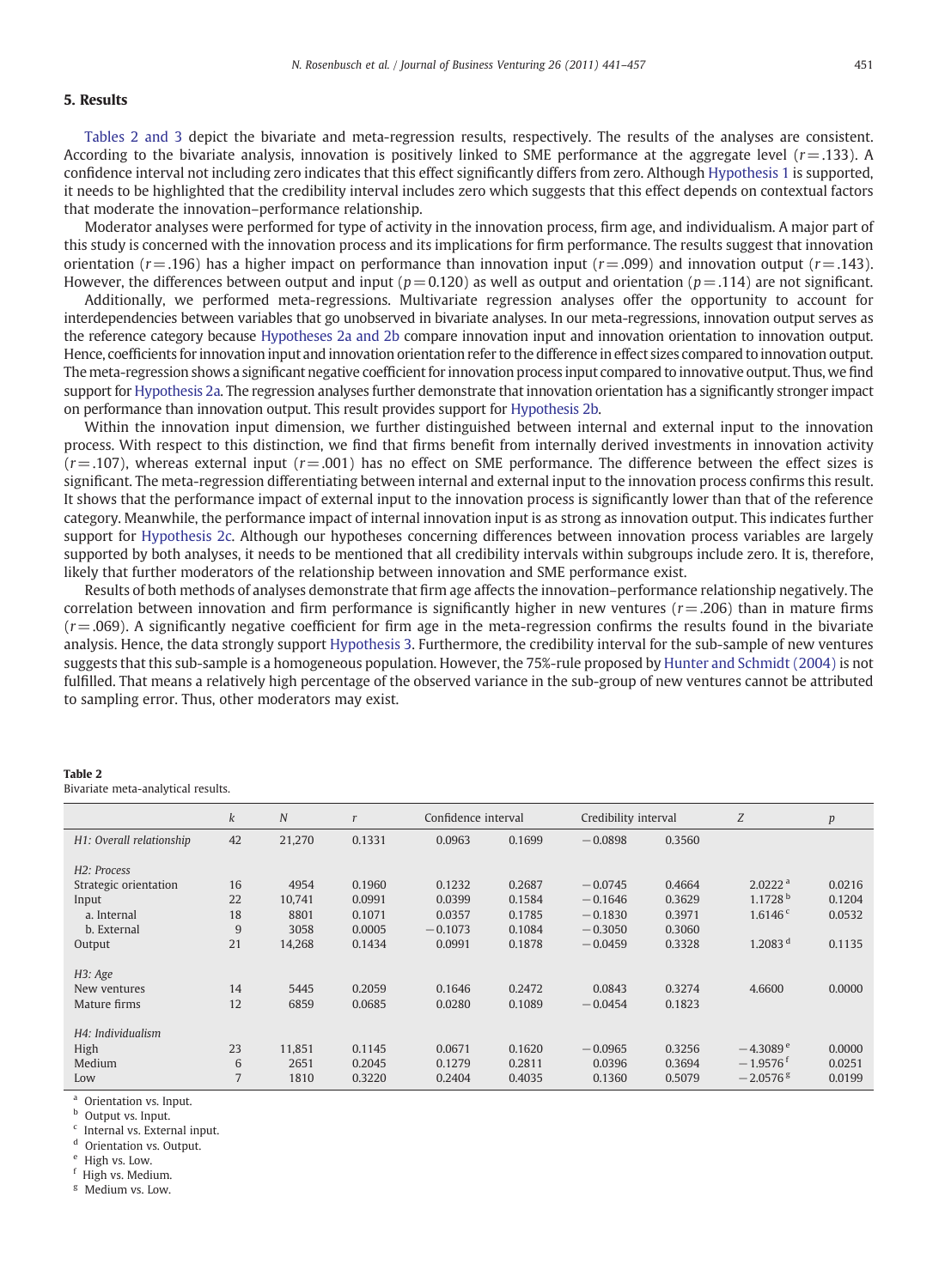#### Table 3 Results of meta-regression.

| Independent variables            | Input combined |       | Internal/external |       |  |
|----------------------------------|----------------|-------|-------------------|-------|--|
|                                  | B              | p     | B                 | p     |  |
| Constant                         | 0.766          | 0.000 | 0.677             | 0.000 |  |
| Objective innovation measurement | $-0.195$       | 0.000 | $-0.172$          | 0.000 |  |
| Strategic orientation            | 0.191          | 0.000 | 0.192             | 0.000 |  |
| Input                            | $-0.095$       | 0.000 |                   |       |  |
| Internal input                   |                |       | 0.020             | 0.368 |  |
| External input                   |                |       | $-0.081$          | 0.009 |  |
| Age                              | $-0.147$       | 0.000 | $-0.150$          | 0.000 |  |
| Individualism                    | $-0.002$       | 0.001 | $-0.002$          | 0.000 |  |
| $R$ square                       | 0.738          |       | 0.711             |       |  |
| Adjusted $R$ square              | 0.645          |       | 0.578             |       |  |
| F-value                          | 7.903          |       | 5.335             |       |  |
| Significance-level               | 0.001          |       | 0.006             |       |  |

With regard to the cultural context, we had proposed that individualism has a negative effect on the innovation–performance relationship. This hypothesis is strongly supported. Although innovation is a performance-enhancing strategy in all three groups of countries represented in our sample, we observe relatively high differences in effect sizes between groups. Firms based in countries with low individualism benefit more from innovation  $(r=.322)$  than firms operating in countries with medium  $(r=.205)$  and high levels of individualism  $(r=.115)$ . All differences relating to cultural moderator variables are significant. The meta-regression as a multivariate analysis technique underlines the robustness of our findings. It is noteworthy that we again find indicators for the homogeneity of two sub-groups. The credibility interval for the sub-samples of firms in countries with medium and high levels of individualism does not include zero. Yet, as in the case of new ventures, less than 75% of the observed variance in effect sizes is attributable to sampling error.

In the meta-regression we controlled for subjective vs. objective measurements of innovation. This control variable shows a significant moderating effect on the relationship between innovation and SME performance. In additional post-hoc analyses, we further studied whether the innovation–performance relationship is dependent on the performance measure used. The bivariate analysis revealed no significant differences between profitability, growth, and stock market performance measures. A further robustness check based on meta-regression was not feasible due to high collinearity caused by performance and innovation-type dummies.

### 6. Discussion

This study aggregated empirical evidence regarding the innovation–performance relationship in SMEs. It was directed to uncover whether smaller, resource-scarce firms benefit from pursuing innovation. The findings show that both an innovation orientation and innovation activities create value for new and established SMEs. Although innovation can imply high initial and continuous investments, risks, and uncertainty, the benefits such as differentiation from competition, customer loyalty, price premiums for innovative products, and entry barriers for potential imitators generally seem to outweigh the costs. By and large, SMEs that pursue an innovation strategy appear to have sufficient resources and capabilities to benefit from innovation.

However, this work also uncovers different factors that influence the strength of the relationship between innovation and SME performance. Comparing the strength of the impact of innovation orientation on firm performance with the impact of innovation process outcomes (e.g., patents, new products or services) on performance, we find that SMEs benefit significantly more from a strategic innovation orientation than from just focusing on developing innovative products. Although the bivariate analysis shows that strengths of both relationships are comparable, the multivariate analysis indicates a significant difference. This finding suggests that only focusing on delivering innovative offerings to the market place might not fully leverage the potential of innovation. SMEs can benefit even more if they develop, communicate, and embrace an innovation orientation. An organizational orientation towards innovation can lead to the development of more ambitious goals, the allocation of resources in areas where they create more value, an inspiring and challenging firm culture, organizational proactivity, as well as effective risk analysis and risk-taking. Beyond these internally directed benefits, SMEs which focus on innovation can benefit from a positive perception by market participants leading to higher brand equity, obtaining better collaboration partners, and attracting highly skilled employees. Our findings suggest that these positive internal and external effects go beyond the positive effects innovative offerings have for SMEs.

The strong positive effects of an innovation orientation on success can lead entrepreneurs and small business executives to conclude that by focusing more attention on innovation and devoting more resources to the innovation tasks, the benefits of innovation will substantiate automatically. Our findings, however, caution that this is a dangerous assumption. The comparison of benefits of innovation process inputs vs. outputs indicates that SMEs benefit more from creating innovation outputs than generally dedicating more resources to the innovation task. This finding has important implications for innovation researchers and practitioners. It underlines the call for a better understanding as to how innovation inputs can effectively be turned into marketable outputs. There appears to be a substantial difference between dedicating more resources to innovation and achieving innovative offerings. In order to reap the benefits of innovation, resources need to be dedicated to the innovation task, but the conversion into innovative offerings also needs to be managed diligently.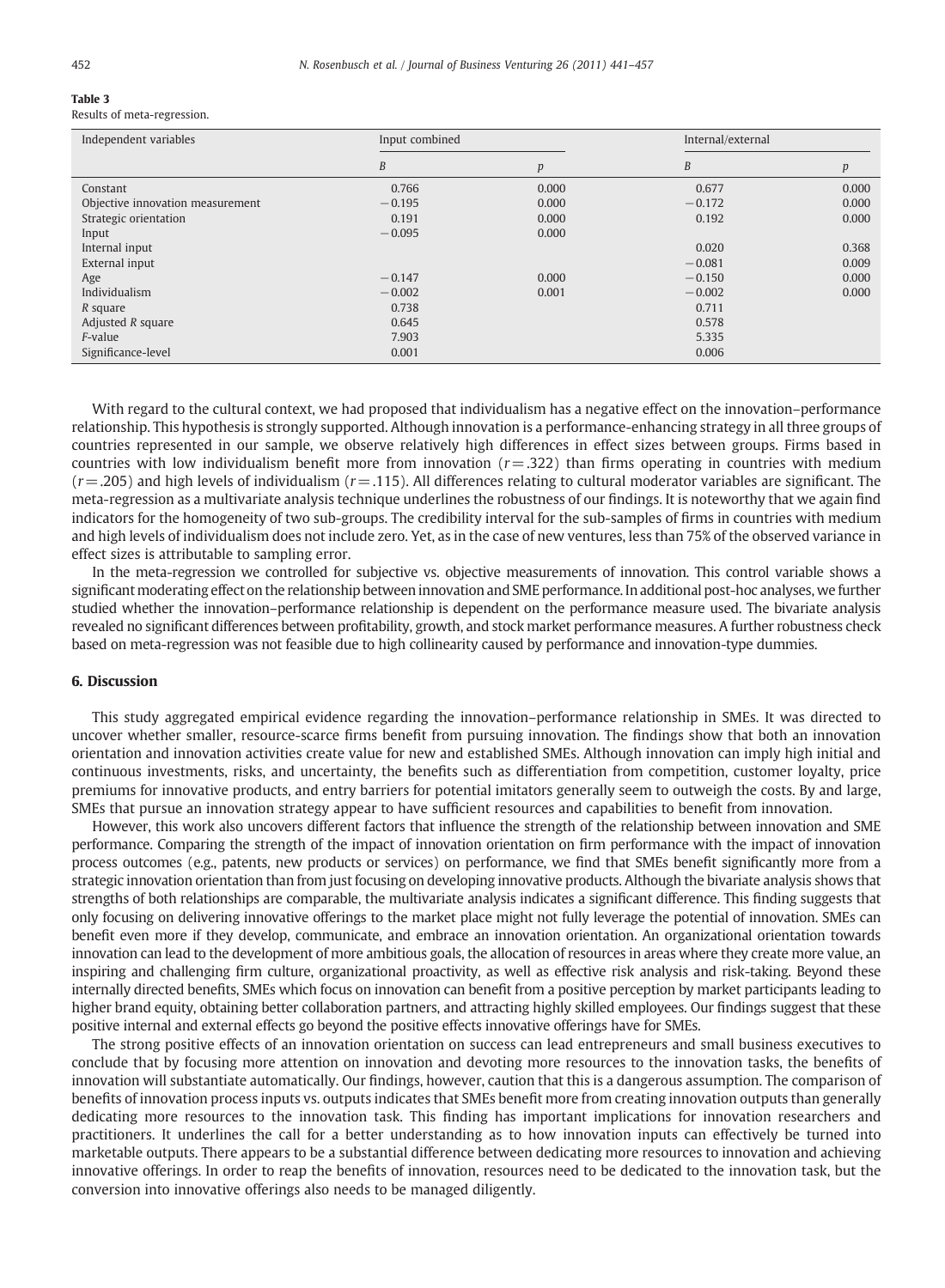When pursuing an innovation strategy, entrepreneurs and small business owners face the quandary of deciding whether they should pursue the innovation development projects as firm-internal projects or with external partners. Prior research predominantly advocates the focus on external collaborations and networking for new and small ventures. Yet, our findings exhibit that internal innovation projects lead to greater firm performance than innovation projects with external partners. Moreover, our meta-analytical results show that the innovation projects that focus on external collaboration do not increase the performance of SMEs. Meanwhile, the internal development of innovations increases significantly the performance of SMEs. This surprising evidence indicates that external, innovation-focused collaborations can have substantial disadvantages for SMEs. Innovation projects which tend to be complex and risky endeavors can be complicated substantially when dealing with external partners which, in consequence, can prolong the duration of the innovation project and imply greater transaction costs in form of greater coordination, supervision, or intellectual property protection efforts ([Williamson, 1979\)](#page-16-0). The findings can also be explained by the competitive dynamics literature, suggesting that smaller market participants can be dominated by larger incumbents [\(Porter, 2004](#page-15-0)). Resource-scarce, smaller entities may receive unfavorable terms in the joint innovation projects. Following our findings, entrepreneurs and small business owners are advised to consider developing the innovation internally. This might reduce the administrative necessities, could speed up the innovation project, might enable the building of innovation capabilities and might allow a full appropriation of the returns from the innovation projects for the SMEs. From a theoretical perspective this finding provides indication that when dealing with external innovation partners, SMEs might indeed suffer from a liability of newness and smallness. To address the liability of newness and smallness, entrepreneurs and SME managers are advised to determine the degree of external collaboration dynamically. Initially, as collaboration terms are unfavorable, they could focus on internal innovation development. As they gain better insights and market recognition, the focus can shift towards engaging more actively in external collaborations at more attractive terms. A limitation of this study is certainly that we cannot distinguish between different types of external innovation collaborations. Whether external collaboration yield benefits for the SMEs, may largely depend on the kind of external partners the SMEs collaborate with. For example, disruptive innovations might easier to develop internally, while incremental innovations might be better pursued in external collaborations [\(Christensen and](#page-13-0) [Raynor, 2003\)](#page-13-0). Moreover, collaborations with smaller external partners might be more beneficial for SMEs as competitive dynamics are more favorable and a liability of smallness might be less detrimental. Additionally, depending on the type of collaboration partner, different performance effects may result [\(Belderbos et al., 2004\)](#page-13-0).

Empirical evidence provided in this study suggests that new ventures benefit more from innovation than mature SMEs. Considering the trade-off between flexibility and specialization of resources as companies mature ([Amit and Schoemaker, 1993\)](#page-13-0), the flexibility of new firms might be more beneficial for innovation-success than specialization of assets found in established firms. As such, the flexibility of new firms might enable them to adapt to changing environments or induce rapid industry changes themselves. This finding is especially insightful as it highlights that the often cited liability of newness of new ventures [\(Stinchcombe, 1965\)](#page-16-0) can proof to be an asset for the development of new organizations if entrepreneurs choose adequate strategies.

Furthermore, our findings contradict the common-place assumption that countries characterized by individualism, such as the U.S., provide more fertile grounds for innovation. This meta-analysis of innovation research shows that innovating SMEs in cultures with high levels of individualism benefit significantly less from innovations than firms in more collective cultures. In fact, the innovation–performance relationship is lowest for companies based in highly individualistic countries such as the U.S. while the greatest positive impact of innovation on performance is found in Asian countries. A high level of individualism may constrain teamwork as well as internal and external social interactions. Yet, social interactions are important for the success of innovation projects ([Nakata and Sivakumar, 1996\)](#page-15-0). Moreover, in more collectivist countries, innovation might be a less popular endeavor. If fewer firms compete in the innovation terrain, the firms that decide to pursue innovations might find more fertile grounds. The firms pursuing innovation in collectivist countries might encounter less competition for scarce innovation resources (e.g., engineers, facilities, and innovation networks), less competition in the initial niche innovation markets, and longer lead times. Hence, entrepreneurs and executives in SMEs in collectivist countries might be well-advised to consider pursuing innovations to enhance their firm performance.

A few potential limitations of this study have to be addressed. This meta-analysis attempted to avoid a publication bias by including non-published findings. Yet, access to such empirical work is limited. However, we do not expect that there is a strong normative bias of reviewers and editors with regard to publishing non-significant or negative relationships between innovation and performance. Another limitation is the survival bias included in the primary studies. If individual studies generally suffer from survival bias (innovation may lead to failure — yet the failure of these firms is not documented in the studies), our aggregated findings also suffer from this bias. A third limitation relates to the sample of the studies included. We analyzed SMEs which are a popular focus of management and entrepreneurship researchers. While already more homogenous than studies including large firms, still a substantial variance in firms sizes can be observed. In order to identify the consequence of resource scarcity more clearly, the sampled studies could have been reduced to small firm studies. However, in this regard we believe that the new firm sub-sample analysis provides indications of the special effects of resource scarcity. New firms tend to be very small entities (e.g., [Shane, 2008\)](#page-16-0). Since the impact of innovation on performance in new firms was substantially more positive than in more established SMEs, it appears that resource limitations do not hinder firms from harvesting the benefits of innovation.

Our study provides some directions for future research. An important performance gap was identified between innovation inputs and innovation outputs. Hence, more research is needed to explain how resources dedicated to innovation are squandered and how SMEs should manage the innovation process. Moreover, while we presented various theoretical explanations as to why new firms benefit more from innovation than established ones, the specific relationships of how innovation enables strong firm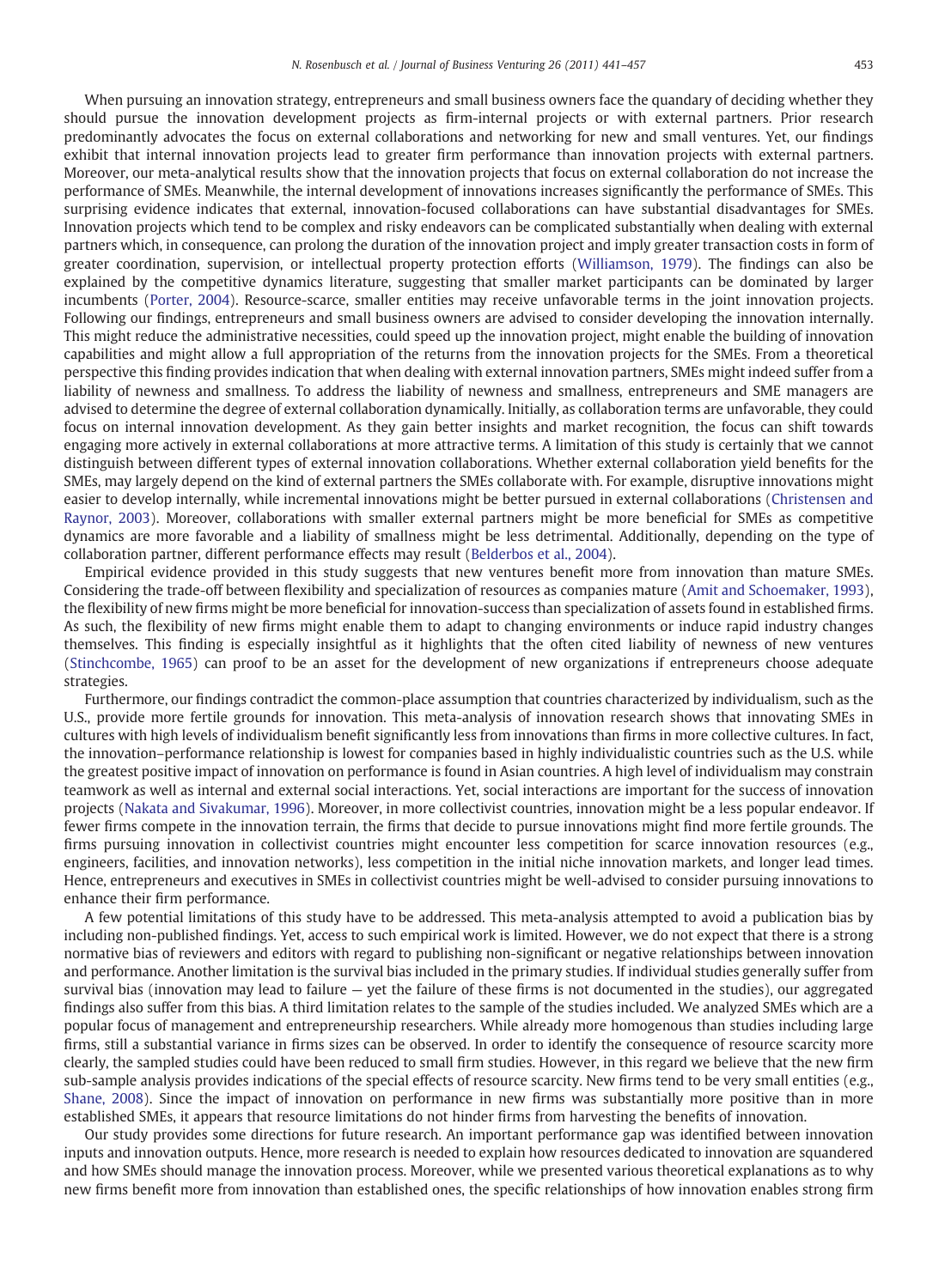<span id="page-13-0"></span>performance for new ventures are opaque. Future research should dedicate more efforts into unearthing the mechanisms of how new firms achieve the benefits of innovation. A better understanding of these mechanisms may help in building entrepreneurship theory. Furthermore, we know little about how long firms have to be able to absorb innovation costs before innovation actually pays off. An improved understanding of the time dimension can facilitate theory refinement regarding the innovation performance relationship as well as enlighten managers in new and more established small firms about how to effectively approach the promising area of innovation.

Overall, this study identified a number of important contextual factors that impact the innovation performance relationship. In so doing, we hope to foster a more contextual understanding of the entrepreneurship phenomena. We believe that the identified variables are indicators of a variety of salient contextual dimensions; yet, we do not want to suggest that the identified variables are the only ones. More research can be directed at uncovering other moderators and illustrating specific mechanisms how innovation affects firm success.

#### Acknowledgements

We would like to thank Professor Simon Parker and two anonymous JBV reviewers for constructive comments on earlier versions of the paper. This research was supported by a research grant by the Volkswagen Foundation (II/82 408).

#### References

Acs, Z.J., Audretsch, D.B., 1988. Innovation in large and small firms: an empirical analysis. American Economic Review 78 (4), 678–690.

Akgün, A.E., Keskin, H., Byrne, J.C., Aren, S., 2007. Emotional and learning capability and their impact on product innovativeness and firm performance. Technovation 27 (9), 501–513.

Amit, R., Schoemaker, P.J.H., 1993. Strategic assets and organizational rent. Strategic Management Journal 14 (1), 33–46.

Andrews, A.O., 2000. The people/performance balance in IPO firms: the effect of the chief executive officer's financial orientation. Entrepreneurship — Theory and Practice 25 (1), 93–106.

Anokhin, S., Schulze, W.S., 2009. Entrepreneurship, innovation, and corruption. Journal of Business Venturing 24 (5), 465–476.

Arndt, O., Sternberg, R., 2000. Do manufacturing firms profit from intraregional innovation linkages? An empirical based answer. European Planning Studies 8 (4), 465–485. Bausch, A., Pils, F., Wilhelm, A., 2008. Meta-analysis in strategic management research: on evidence-based management. Hunter/Schmidt, and Hedges/Olkin, Strategic Management Society Annual International Conference. Cologne, Germany.

Belderbos, R., Carree, M., Lokshin, B., 2004. Cooperative R&D and firm performance. Research Policy 33 (10), 1477–1492.

Berggren, E., Nacher, T., 2001. Introducing new products can be hazardous to your company: use the right new-solutions delivery tools. Academy of Management Executive 15 (3), 92–101.

Birley, S., Westhead, P., 1990. Growth and performance contrasts between 'types' of small firms. Strategic Management Journal 11 (7), 535–557.

Block, Z., MacMillan, I., 1993. Corporate Venturing. Harvard Business Press, Cambridge, MA.

Branzei, O., Vertinsky, I., 2006. Strategic pathways to product innovation capabilities in SMEs. Journal of Business Venturing 21 (1), 75–105.

Brinckmann, J., Grichnik, D., Kapsa, D., 2010. Should entrepreneurs plan or just storm the castle? A meta-analysis on contextual factors impacting the business planning-performance relationship in small firms. Journal of Business Venturing 25 (1), 24–40.

Brouwer, E., Kleinknecht, A., 1999. Innovative output, and a firm's propensity to patent. An exploration of CIS micro data. Research Policy 28 (6), 615–624.

Bruderl, J., Schussler, R., 1990. Organizational mortality: the liabilities of newness and adolescence. Administrative Science Quarterly 35 (3), 530–547.

Brush, C.G., Vanderwerf, P.A., 1992. A comparison of methods and sources for obtaining estimates of new venture performance. Journal of Business Venturing 7 (2), 157–170. Camison-Zornosa, C., Lapiedra-Alcami, R., Segarra-Ciprés, M., Boronat-Navarro, M., 2004. A meta-analysis of innovation and organizational size. Organization Studies 25 (3), 331–361.

Chandler, G.N., Hanks, S.H., 1994. Market attractiveness, resource-based capabilities, venture strategies, and venture performance. Journal of Business Venturing 9 (4), 331–349.

Cheung, S.F., Chan, D.K.S., 2004. Dependent effect sizes in meta-analysis: incorporating the degree of interdependence. Journal of Applied Psychology 89 (5), 780–791.

Christensen, C.M., Bower, J.L., 1996. Customer power, strategic investment, and the failure of leading firms. Strategic Management Journal 17 (3), 197–218.

Christensen, C.M., Raynor, M.E., 2003. The Innovator's Solutions: Creating and Sustaining Successful Growth. Harvard Business School Publishing, Boston, MA.

Cohen, W.M., Levinthal, D.A., 1990. Absorptive capacity: a new perspective on learning and innovation. Administrative Science Quarterly 35 (1), 128–152. Combs, J.G., Crook, T.R., Shook, C., 2005. The dimensionality of organizational performance and its implications for strategic management research. In: Ketchen, D., Bergh, D. (Eds.), Research Methodology in Strategy and Management: 259–286. Elsevier, San Diego, CA.

Couto, J.P., Vieira, J.C., 2004. National culture and research and development activities. Multinational Business Review 12 (1), 19–35.

Covin, J.G., Slevin, D.P., 1989. Strategic management of small firms in hostile and benign environments. Strategic Management Journal 10 (1), 75–87. Covin, J.G., Slevin, D.P., Covin, T.J., 1990. Content and performance of growth-seeking strategies: a comparison of small firms in high-and low-technology

industries. Journal of Business Venturing 5 (6), 391–402. Crawford, C.M., 1987. New product failure rates — facts and fallacies. Research Management 22 (5), 9–13.

Dai, O., Liu, X., 2009. Returnee entrepreneurs and firm performance in Chinese high-technology industries. International Business Review 18 (4), 373–386.

Dailey, R.C., 1978. The role of team and task characteristics in R&D team collaborative problem solving and productivity. Management Science 24 (15), 1579–1588.

Dalton, D.R., Daily, C.M., Ellstrand, A.E., Johnson, J.L., 1998. Meta-analytic reviews of board composition, leadership structure, and financial performance. Strategic Management Journal 19 (3), 269–290.

Damanpour, F., 1991. Organizational innovation: a meta-analysis of effects of determinants and moderators. Academy of Management Journal 34 (3), 555–590. Damanpour, F., Szabat, K.A., Evan, W.M., 1989. The relationship between types of innovation and organizational performance. Journal of Management Studies 26 (6), 587–602.

Daniel, F., Lohrke, F.T., Fornaciari, C.J., Turner Jr., R.A., 2004. Slack resources and firm performance: a meta-analysis. Journal of Business Research 57 (6), 565–574. Danneels, E., 2002. The dynamics of product innovation and firm competences. Strategic Management Journal 23 (12), 1095–1121.

Danneels, E., Kleinschmidt, E., 2001. Product innovativeness from the firm's perspective: its dimensions and their relation with project selection and performance. Journal of Product Innovation Management 18 (6), 357–373.

Davidsson, P., 2004. Researching Entrepreneurship. Springer, Boston, MA.

DeCarolis, D.M., 2003. Competencies and imitability in the pharmaceutical industry: an analysis of their relationship with firm performance. Journal of Management 29, 27–50.

DeCarolis, D.M., Deeds, D.L., 1999. The impact of stocks and flows of organizational knowledge on firm performance: an empirical investigation of the biotechnology industry. Strategic Management Journal 20 (10), 953–968.

Deeds, D.L., 2001. The role of R&D intensity, technical development and absorptive capacity in creating entrepreneurial wealth in high technology start-ups. Journal of Engineering and Technology Management 18 (1), 29–47.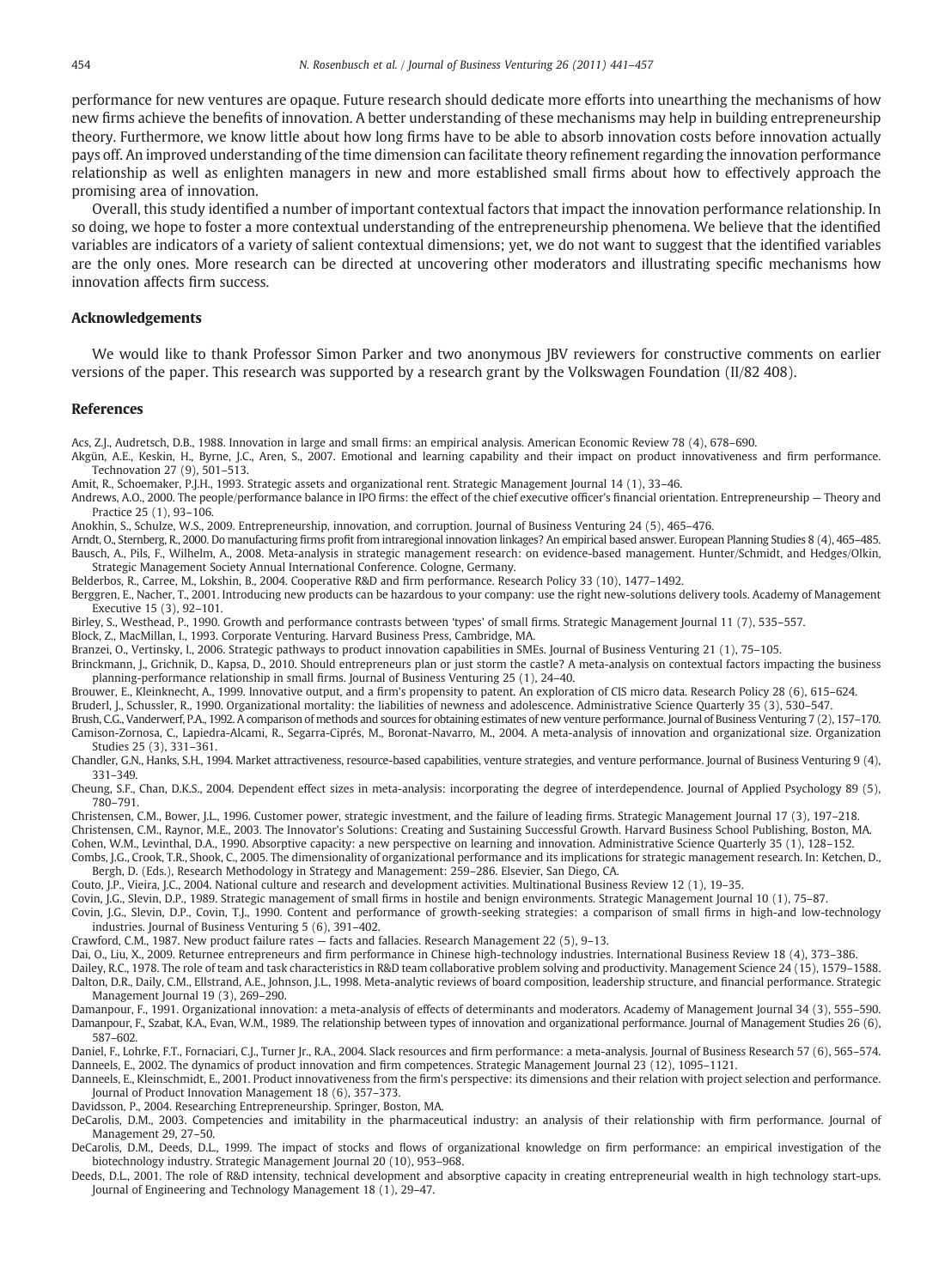- <span id="page-14-0"></span>Deeds, D.L., Decarolis, D., 1997. The impact of firm-specific capabilities on the amount of capital raised in an initial public. Journal of Business Venturing 12 (1), 31–46.
- Deeds, D.L., DeCarolis, D., Coombs, J.E., 1998. Firm-specific resources and wealth creation in high-technology ventures: evidence from newly public biotechnology firms. Entrepreneurship: Theory & Practice 22 (3), 55–73.
- Dess, G.G., Robinson Jr., R.B., 1984. Measuring organizational performance in the absence of objective measures: the case of the privately-held firm and conglomerate business unit. Strategic Management Journal 5 (3), 265–273.
- Dess, G.G., Lumpkin, G.T., Covin, J.G., 1997. Entrepreneurial strategy making and firm performance: tests of contingency and configurational models. Strategic Management Journal 18 (9), 677–695.
- Dewar, R.D., Dutton, J.E., 1986. The adoption of radical and incremental innovations: an empirical analysis. Management Science 32 (11), 1422–1433.
- Dowling, M.J., McGee, J.E., 1994. Business and technology strategies and new venture performance: a study of the telecommunications equipment industry. Management Science 40 (12), 1663–1667.
- Downs Jr., G.W., Mohr, L.B., 1976. Conceptual issues in the study of innovation. Administrative Science Quarterly 21 (4), 700–714.
- Dröge, C., Roger, C., Nukhet, H., 2008. New product success: is it really controllable by managers in highly turbulent environments? Journal of Product Innovation Management 25 (3), 272–286.
- Durand, R., Coeurderoy, R., 2001. Age, order of entry, strategic orientation, and organizational performance. Journal of Business Venturing 16 (5), 471–494. Dwyer, S., Mesak, H., Hsu, M., 2005. An exploratory examination of the influence of national culture on cross-national product diffusion. Journal of International
- Marketing 13 (2), 1–27. Eby, L.T., Dobbins, G.H., 1997. Collectivistic orientation in teams: an individual and group-level analysis. Journal of Organizational Behavior 18 (3), 275–295.
- Eddleston, K.A., Kellermanns, F.W., Sarathy, R., 2008. Resource configuration in family firms: linking resources, strategic planning and technological opportunities to performance. Journal of Management Studies 45 (1), 26–50.
- Edelman, L.F., Brush, C.G., Manolova, T., 2005. Co-alignment in the resource-performance relationship: strategy as mediator. Journal of Business Venturing 20 (3), 359–383.
- Edmondson, A.C., Nembhard, I.M., 2009. Product development and learning in project teams: the challenges are the benefits. Journal of Product Innovation Management 26 (2), 123–138.
- Eisenhardt, K.M., Martin, J.A., 2000. Dynamic capabilities: what are they? Strategic Management Journal 21 (10/11), 1105–1121.
- Eisenhardt, K.M., Schoonhoven, C.B., 1996. Resource-based view of strategic alliance formation: strategic and social effects in entrepreneurial firms. Organization Science 7 (2), 136–150.
- Ensley, M.D., Pearson, A.W., Amason, A.C., 2002. Understanding the dynamics of new venture top management teams: cohesion, conflict, and new venture performance. Journal of Business Venturing 17 (4), 365–386.
- Finkelstein, L.M., Burke, M.J., Raju, N.S., 1995. Age discrimination in simulated employment contexts: an integrative analysis. Journal of Applied Psychology 80 (6), 652–663.
- Freeman, J., Carroll, G.R., Hannan, M.T., 1983. The liability of newness: age dependence in organizational death rates. American Sociological Review 48 (5), 692–710.
- Galunic, D.C., Rodan, S., 1998. Resource recombinations in the firm: knowledge structures and the potential for Schumpeterian innovation. Strategic Management Journal 19 (12), 1193–1201.
- Garcia-Morales, V.J., Lloréns-Montes, F.J., Verdú-Jover, A.J., 2007. Influence of personal mastery on organizational performance through organizational learning and innovation in large firms and SMEs. Technovation 27 (9), 547–568.
- Gibbons, P.T., O'Connor, T., 2003. Strategic posture, technology strategy and performance among small firms. Journal of Enterprising Culture 11 (2), 131–146. Glass, G., 1976. Primary, secondary and meta-analysis of research. Educational Research 5, 3–8.
- Gopalakrishnan, S., 2000. Unraveling the links between dimensions of innovation and organizational performance. Journal of High Technology Management Research 11 (1), 137–153.
- Grant, R.M., 1996. Toward a knowledge-based theory of the firm. Strategic Management Journal 17, 109–122 (Winter Special Issue).
- Guo, R.-J., Baruch, L., Zhou, N., 2005. The valuation of biotech IPOs. Journal of Accounting, Auditing & Finance 20 (4), 423–459.
- Hage, J., 1980. Theories of organizations: form, process, and transformation. John Wiley & Sons, New York, NY.
- Han, M., Celly, N., 2008. Strategic ambidexterity and performance in international new ventures. Canadian Journal of Administrative Sciences 25 (4), 335–349. Heeley, M.B., Matusik, S.F., Jain, N., 2007. Innovation, appropiability, and the underpricing of initial public offerings. Academy of Management Journal 50 (1), 209–225.
- Hegarty, W.H., Hoffman, R.C., 1990. Product/market innovations: a study of top management involvement among four cultures. Journal of Product Innovation Management 7 (3), 186–199.
- Henderson, A.D., 1999. Firm strategy and age dependence: a contingent view of the liabilities of newness, adolescence, and obsolescence. Administrative Science Quarterly 44 (2), 281–314.
- Herbig, P., 1994. The Innovation Matrix: Culture and Structure, Prerequisites to Innovation. Quorum Books.
- Herbig, P.A., Miller, J.C., 1992. Culture and technology: does the traffic move in both directions. Journal of Global Marketing 6 (3), 75–104.
- Heunks, F.J., 1998. Innovation, creativity and success. Small Business Economics 10 (3), 263–272.
- Hill, C.W.L., Rothaermel, F.T., 2003. The performance of incumbent firms in the face of radical technological innovation. Academy of Management Review 28 (2), 257–274.
- Hoegl, M., Parboteeah, K.P., Gemuenden, H.G., 2003. When teamwork really matters: task innovativeness as a moderator of the teamwork–performance relationship in software development projects. Journal of Engineering and Technology Management 20, 281–302.
- Hofstede, G., 1980. Culture's Consequences: International Differences in Work-related Values. Sage, Newbury Park, CA.
- Howell, J.M., Shea, C.M., Higgins, C.A., 2005. Champions of product innovations: defining, developing, and validating a measure of champion behavior. Journal of Business Venturing 20 (5), 641–661.
- Hultink, E.J., Atuahene-Gima, K., 2000. The effect of sales force adoption on new product selling performance. Journal of Product Innovation Management 17 (6), 435–450.
- Hunter, J.E., Schmidt, F.L., 2004. Methods of meta-analysis: correcting error and bias in research findings. Sage Publications, Thousand Oaks, CA.
- Hunter, J.E., Schmidt, F.L., Jackson, G.B., 1982. Meta-analysis: cumulating research findings across studies. Sage, Beverly Hills, CA.
- Jarillo, J.C., 1989. Entrepreneurship and growth: the strategic use of external resources. Journal of Business Venturing 4 (2), 133–147.
- Jones, G.K., Davis, H.J., 2000. National culture and innovation: implications for locating global R&D operations. Management International Review (MIR) 40 (1), 11–39.
- Junkunc, M.T., 2007. Managing radical innovation: the importance of specialized knowledge in the biotech revolution. Journal of Business Venturing 22 (3), 388–411.
- Kalafsky, R.V., MacPherson, A.D., 2002. The competitive characteristics of U.S. manufacturers in the machine tool industry. Small Business Economics 19 (4), 355–369.
- Kedia, B.L., Keller, R.T., Julian, S.D., 1992. Dimensions of national culture and the productivity of R&D units. Journal of High Technology Management Research 3, 1–18.
- Kelley, D.J., Peters, L., O'Connor, G.C., 2009. Intra-organizational networking for innovation-based corporate entrepreneurship. Journal of Business Venturing 24 (3), 221–235.
- Kemp, R.G.M., Folkeringa, M., de Jong, J.P.J., Wubben, E.F.M., 2003. Innovation and Firm Performance. SCALES, Zoetemer.

Kim, W.C., Maubourgne, R., 2005. Blue ocean strategy. Harvard Business School Press, Boston, MA.

Kishida, R., 2005. An Analysis of New Venture Performance: Linking Product Innovation and Legitimation. Case Western Reserve University.

Kleinknecht, A., Van Montfort, K., Brouwer, E., 2002. The non-trivial choice between innovation indicators. Economics of Innovation & New Technology 11 (2), 109–121.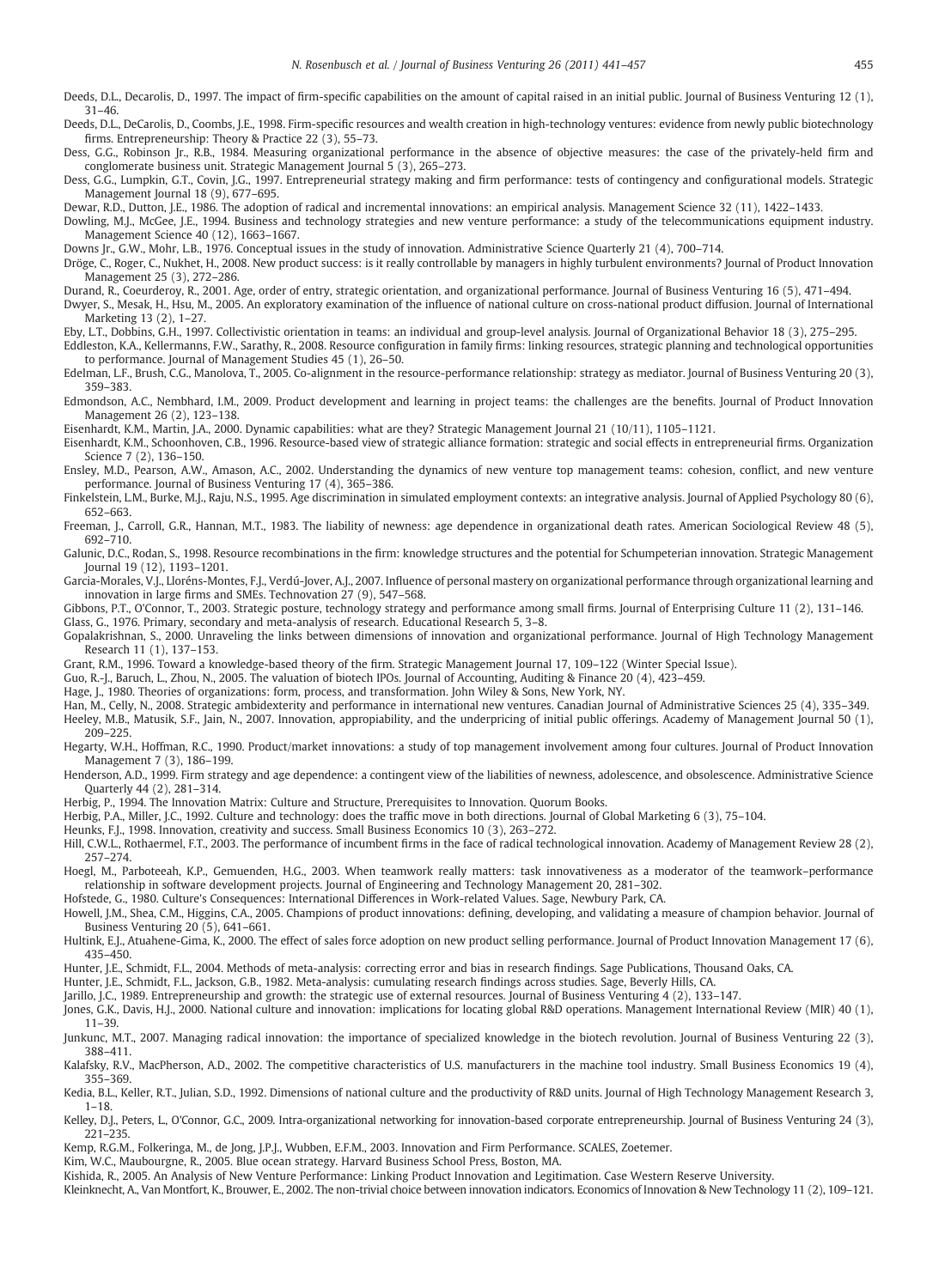<span id="page-15-0"></span>Knight, F., 1921. Risk, Uncertainty and Profit. Houghton-Mifflin, New York, NY.

- Kohli, A.K., Jaworski, B.J., 1990. Market orientation: the construct, research propositions, and managerial implications. Journal of Marketing 54, 1–18 April.
- Kreiser, P., Marino, L., Weaver, K.M., 2000. Assessing the relationship between entrepreneurial orientation, the external environment, and firm performance. Frontiers of Entrepreneurship Research.

Lechler, T., 2001. Social interaction: a determinant of entrepreneurial team venture success. Small Business Economics 16 (4), 263–278.

Lee, S.M., Peterson, S.J., 2000. Culture, entrepreneurial orientation, and global competitiveness. Journal of World Business 35 (4), 401–416.

- Lee, R.P., Chen, Q., 2009. The immediate impact of new product introductions on stock price: the role of firm resources and size. Journal of Product Innovation Management 26 (1), 97–107.
- Lee, J., Habte-Giorgis, B., 2004. Empirical approach to the sequential relationships between firm strategy, export activity, and performance in U.S. manufacturing firms. International Business Review 13 (1), 101–129.
- Lee, C., Lee, K., Pennings, J.M., 2001. Internal capabilities, external networks, and performance: a study on technology-based ventures. Strategic Management Journal 22 (6-7), 615–640.
- Leonard-Barton, D., 1992. Core capabilities and core rigidities: a paradox in managing new product development. Strategic Management Journal 13, 111–125.
- Li, H., 2001. How does new venture strategy matter in the environment–performance relationship? Journal of High Technology Management Research 12 (2), 183–204.
- Li, H., Atuahene-Gima, K., 2001. Product innovation strategy and the performance of new technology ventures in China. Academy of Management Journal 44 (6), 1123–1134.
- Li, H., Atuahene-Gima, K., 2002. The adoption of agency business activity, product innovation, and performance in Chinese technology ventures. Strategic Management Journal 23 (6), 469–490.
- Lieberman, M., Montgomery, D., 1988. First-mover advantages. Strategic Management Journal 9, 41–58.
- Lin, C.-H., Peng, C.-H., Kao, D.T., 2008. The innovativeness effect of market orientation and learning orientation on business performance. International Journal of Manpower 29 (8), 752–772.
- Lipparini, A., Sobrero, M., 1994. The glue and the pieces: entrepreneurship and innovation in small-firm networks. Journal of Business Venturing 9 (2), 125–140. Lipsey, M.W., Wilson, D.B., 2001. Practical Meta-analysis. Sage Publications, Thousand Oaks, CA.
- Lööf, H., Heshmati, A., 2006. On the relationship between innovation and performance: a sensitivity analysis. Economics of Innovation & New Technology 15 (4/5), 317–344.
- Love, J.H., Roper, S., Du, J., 2009. Innovation, ownership and profitability. International Journal of Industrial Organization 27 (3), 424–434.
- Lumpkin, G.T., Dess, G.G., 1996. Clarifying the entrepreneurial orientation construct and linking it to performance. Academy of Management Review 21 (1), 135–172.
- Majchrzak, A., Cooper, L.P., Neece, O.E., 2004. Knowledge reuse for innovation. Management Science 50 (2), 174–188.
- Mansfield, E., 1988. The speed and cost of industrial innovation in Japan and the United States: external vs. internal technology. Management Science 34 (10), 1157–1168.
- Marinova, D., 2004. Actualizing innovation effort: the impact of market knowledge diffusion in a dynamic system of competition. Journal of Marketing 68 (3), 1–20. Mavondo, F.T., Chimhanzi, J., Stewart, J., 2005. Learning orientation and market orientation: relationship with innovation, human resource practices and performance. European Journal of Marketing 39 (11/12), 1235–1263.
- McClelland, D.C., 1987. Characteristics of successful entrepreneurs. Journal of Creative Behavior 21 (3), 219–233.
- McGee, J.E., Dowling, M.J., Megginson, W.L., 1995. Cooperative strategy and new venture performance: the role of business strategy and management experience. Strategic Management Journal 16 (7), 565–580.
- Miller, D., 1983. The correlates of entrepreneurship in three types of firms. Management Science 29 (7), 770–791.
- Miller, D., Friesen, P.H., 1978. Archetypes of strategy formulation. Management Science 24 (9), 921–933.
- Mitchell, R.K., Smith, B., Seawright, K.W., Morse, E.A., 2000. Cross-cultural cognitions and the venture creation decision. Academy of Management Journal 43 (5), 974–993.
- Morris, M.H., Avila, R.A., Allen, J., 1993. Individualism and the modern corporation: implications for innovation and entrepreneurship. Journal of Management 19 (3), 595–612.
- Mueller, S.L., Thomas, A.S., 2001. Culture and entrepreneurial potential: a nine country study of locus of control and innovativeness. Journal of Business Venturing 16 (1), 51–75.
- Murphy, G.B., Trailer, J.W., Hill, R.C., 1996. Measuring performance in entrepreneurship research. Journal of Business Research 36 (1), 15–23.
- Nakata, C., Sivakumar, K., 1996. National culture and new product development: an integrative review. Journal of Marketing 60 (1), 61–72.
- Narver, J.C., Slater, S.F., MacLachlan, D.L., 2004. Responsive and proactive market orientation and new-product success. Journal of Product Innovation Management 21 (5), 334–347.
- Nas, S.O., Leppälahti, A., 1997. Innovation, Firm Profitability and Growth. Oslo.
- Nohria, N., Gulati, R., 1996. Is slack good or bad for innovation? Academy of Management Journal 39 (5), 1245–1264.
- Nooteboom, B., 1994. Innovation and diffusion in small firms: theory and evidence. Small Business Economics 6 (5), 327–347.
- OECD, 2002. OECD Small and Medium Enterprise Outlook. OECD Publishing, Paris.
- Parthasarthy, R., Hammond, J., 2002. Product innovation input and outcome: moderating effects of the innovation process. Journal of Engineering & Technology Management 19 (1), 75–91.
- Porter, M.E., 1980. Competitive Strategy: Techniques for Analyzing Industries and Competitors. Free Press, New York.
- Porter, M.E., 1998. Competitive Strategy: Techniques for Analyzing Industries and Competitors. Free Press, New York, NY.
- Porter, M.E., 2004. Competitive Advantage. Free Press, New York.
- Pothokuchi, V., Damanpour, F., Choi, J., Chen, C., Park, S., 2002. National and organizational culture differences and international joint venture performance. Journal of International Business Studies 33, 243–265.
- Qian, G., Li, L., 2003. Profitability of small- and medium-sized enterprises in high-tech industries: the case of the biotechnology industry. Strategic Management Journal 24 (9), 881–887.
- Rajagopalan, N., Finkelstein, S., 1992. Effects of strategic orientation and environmental change on senior management reward systems. Strategic Management Journal 13 (S1), 127–141.
- Rajesh, S., Anju, S., 2009. Can quality-oriented firms develop innovative new products? Journal of Product Innovation Management 26 (2), 206–221.
- Ram, S., Jung, H.S., 1991. "Forced" adoption of innovations in organizations: consequences and implications. Journal of Product Innovation Management 8 (2), 117–126. Ramamoorthy, N., Flood, P.C., Slattery, T., Sardessai, R., 2005. Determinants of innovative work behaviour: development and test of an integrated model. Creativity & Innovation Management 14 (2), 142–150.
- Rauch, A., Frese, M., 2006. Meta-analyses as a tool for developing entrepreneurship research and theory. Advances in Entrepreneurship, Innovation and Economic Growth 9, 29–51.
- Rauch, A., Wiklund, J., Lumpkin, G.T., Frese, M., 2009. Entrepreneurial orientation and business performance: An assessment of past research and suggestions for the future. Entrepreneurship: Theory & Practice 33 (3), 761–787.

Read, S., Song, M., Smit, W., 2009. A meta-analytic review of effectuation and venture performance. Journal of Business Venturing 24 (6), 573–587.

- Richard, O.C., Barnett, T., Dwyer, S., Chadwick, K., 2004. Cultural diversity in management, firm performance and the moderating role of entrepreneurial orientation dimensions. Academy of Management Journal 47 (2), 255–266.
- Roberts, E.B., 1990. Evolving toward product and market-orientation: the early years of technology-based firms. Journal of Product Innovation Management 7 (4), 274–287. Rogers, E.A., 2003. The Diffusion of Innovations. Free Press, New York.
- Rousseau, D.M., Manning, J., Denyer, D., 2008. Evidence in management and organizational science: assembling the field's full weight of scientific knowledge through syntheses. Academy of Management Annals 2, 475–515.